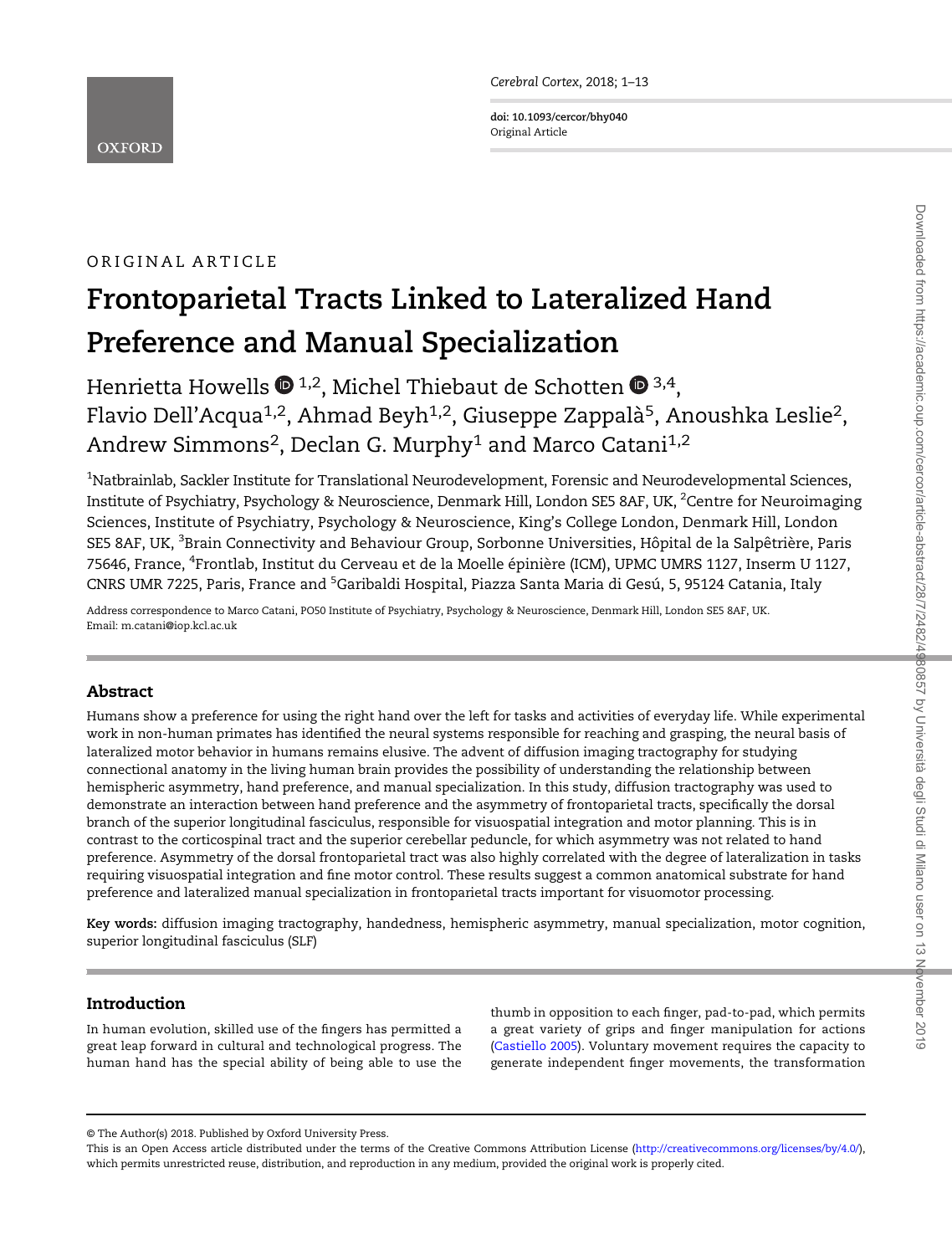of sensory information into appropriate hand configurations and the interaction of perceptual and motor schemas ([Jeannerod et al.](#page-11-0) [1995\)](#page-11-0). Humans have exceptional abilities in relation to other primates in this regard, and a distinct feature of our species is the preferential use of the right hand over the left to perform complex motor tasks, a lateralized behavior that is referred to as handedness [\(Bishop 1990\)](#page-9-0). Human handedness has been widely investigated using rating scales (Oldfi[eld 1971](#page-11-0); [Dragovic 2004](#page-10-0)), behavioral tests [\(Tapley and Bryden 1985;](#page-12-0) [Schmidt et al. 2000](#page-12-0)), and kinematics ([Flowers 1975;](#page-10-0) [Bagesteiro and Sainburg 2002\)](#page-9-0), and more recenly using functional magnetic resonance imaging (fMRI) [\(Begliomini](#page-9-0) [et al. 2008](#page-9-0)) and transcranial magnetic stimulation (TMS) [\(Sartori](#page-12-0) [et al. 2013,](#page-12-0) [2014\)](#page-12-0). However, its neuroanatomical basis in relation to cerebral connections remains largely unknown.

Historically, research on the anatomical correlates of human handedness has focused on cerebral structures involved in the final stages of fine motor command and coordination such as the cerebellum, the corticospinal tract, and the precentral gyrus. The cerebellum has been extensively studied in relation to hand movement, and despite a fixed ratio of neurons between the cerebellum and cerebral cortex across species [\(Herculano-Houzel 2012](#page-11-0)), there is a disproportionally larger volume of the dentate nucleus in humans as compared with other species [\(Matano and Hirasaki 1997\)](#page-11-0). This has led to the hypothesis that human handedness may be related to an asymmetry of the dentate nucleus, although this is not supported by a recent volumetric MRI study performed in over 2000 subjects [\(Kavaklioglu et al. 2016\)](#page-11-0). The bulk of the corticospinal tract originates in the motor cortex and activates moto-neurons in the contralateral spinal cord [\(Porter and Lemon 1993\)](#page-11-0). A leftward asymmetry of the volume of these corticofugal tracts extending from the motor cortex [\(Nathan et al.1990;](#page-11-0) [Rademacher et al. 2001](#page-11-0); [Thiebaut](#page-12-0) [de Schotten, ffytche et al. 2011](#page-12-0)) and their pattern of decussation at the pyramidal level has consistently been reported [\(Kertesz and](#page-11-0) [Geschwind 1971](#page-11-0)). However, these leftward anatomical asymmetries are equally observed in right- and left-handers, suggesting that hand preference may not be linked to corticospinal tract asymmetry [\(Kertesz and Geschwind 1971;](#page-11-0) [Westerhausen et al. 2007](#page-12-0)).

In the cerebral hemispheres, the central sulcus divides the postcentral from precentral gyrus, that contain the majority of projections of the corticospinal tract. An effect of handedness on morphological aspects of the central sulcus has been reported in relation to its depth, which is deeper in the left hemisphere of right-handers as compared with left-handers [\(Amunts et al. 2000\)](#page-9-0), and shape, in particular the hand-knob region is often located more dorsally in right-handers as compared with left-handers [\(Sun et al. 2012\)](#page-12-0). Differences in central sulcus anatomy represent the most consistent finding in studies of human handedness, but these cannot be explained by morphological differences in the corticospinal tract [\(Kertesz and Geschwind 1971](#page-11-0); [Westerhausen et al.](#page-12-0) [2007\)](#page-12-0). Other white matter pathways converging in the posterior frontal region may, therefore, be responsible for the reported morphological differences. In support of this hypothesis [Büchel et al.](#page-10-0) [\(2004\)](#page-10-0) reported higher fractional anisotropy in the white matter of the left precentral gyrus as compared with the right, in righthanders, and an opposite pattern in left-handers. The voxel-wise approach to the diffusion imaging data used by these authors was unable to identify specific tracts implicated in this asymmetry (Dell'[Acqua and Catani 2012\)](#page-10-0).

Tract-specific measurements have recently been studied with diffusion tractography for the short association U-fibers between the precentral and postcentral hand region [\(Catani,](#page-10-0) Dell'[Acqua et al. 2012](#page-10-0)). In right-handers, the diffusion properties of the left U-fibers of the hand region are correlated with performance speed in a peg manipulation task ([Thompson et al.](#page-12-0)

[2017\)](#page-12-0) and are significantly left-asymmetric in volume [\(Catani,](#page-10-0) Dell'[Acqua et al. 2012\)](#page-10-0). However, [Magro et al. \(2012\)](#page-11-0) have shown that handedness again bears no relevance on the asymmetry of these tracts. In addition to short U-fibers, long association tracts connecting the frontal and parietal lobe have been extensively investigated in relation to reaching and grasping in nonhuman primates [\(Rizzolatti et al. 1998\)](#page-11-0) and more recently in humans [\(Budisavljevic, Dell](#page-10-0)'Acqua et al. 2016). These tracts correspond to the three branches of the superior longitudinal fasciculus (SLF) [\(Petrides and Pandya 1984](#page-11-0); [Makris et al. 2005;](#page-11-0) [Thiebaut de](#page-12-0) Schotten, Dell'[Acqua et al. 2011\)](#page-12-0) and are responsible for integrating visuospatial and somatosensory information to elaborate preparatory motor programs for prehension ([Rizzolatti](#page-11-0) [et al. 1998](#page-11-0); [Budisavljevic, Dell](#page-10-0)'Acqua et al. 2016; [Parlatini et al.](#page-11-0) [2017\)](#page-11-0). Asymmetry of SLF volume has been studied in relation to lateralization of visuospatial attention tasks and motor performance [\(Thiebaut de Schotten, Dell](#page-12-0)'Acqua et al. 2011; [Budisavljevic](#page-10-0) [et al. 2016](#page-10-0)). In a group of right-handers, the degree of rightward asymmetry of the second branch of the SLF was highly correlated with leftward deviation in a line-bisection task as well as a faster response with the left hand compared with right hand on the Posner paradigm. Asymmetry of the SLF in right-handers has been also shown to correlate with faster reaching acceleration with the right hand [\(Budisavljevic, Dell](#page-10-0)'Acqua et al. 2016). These results suggest that SLF asymmetries may be an important anatomical correlate of hand preference and manual specialization. A recent tractography study has reported no volume difference in the three SLF branches between right- and left-handers, although the small number of participants may have affected statistical power to detect between-group differences [\(Cazzoli and Chechlacz 2017](#page-10-0)).

In our study, 51 healthy participants were recruited and advanced diffusion tractography used to dissect two groups of motor white matter tracts: (1) the three association frontoparietal branches of the SLF involved in multisensory integration and motor planning; (2) the projections of the corticospinal tract and superior cerebellar peduncle involved in conveying motor commands and coordination. First, we evaluated whether structural differences in these tracts existed between right- and left-handers. Second, behavioral tasks involving either object manipulation or alternating finger movements were used to understand the mechanisms underlying a possible link between structural asymmetry, hand preference, and manual specialization.

## Materials and Methods

## Participants

In total, 51 healthy adults participated in the study (23 males, mean age 27  $\pm$  4 years). Written and informed consent to participate in this research was obtained. The Psychiatric, Nursing and Midwifery subcommittee of the College Research Ethics Committee at King's College London approved the study. Exclusion criteria included preterm or difficult birth, a history of neurological or psychiatric disease, and chronic diseases that involved bones and connective tissue [\(Satz 1973\)](#page-12-0). Participants with a history of fractures involving bones of the upper limbs that required restricted healing for longer than 6 months were also excluded.

# Classifying Hand Preference

Handedness can be defined as an overall preference to use one hand over the other for familiar activities such as writing or object manipulation. At the population level, right-handers are most commonly strongly right-handed across tasks, whereas left-handers have a more heterogeneous degree of manual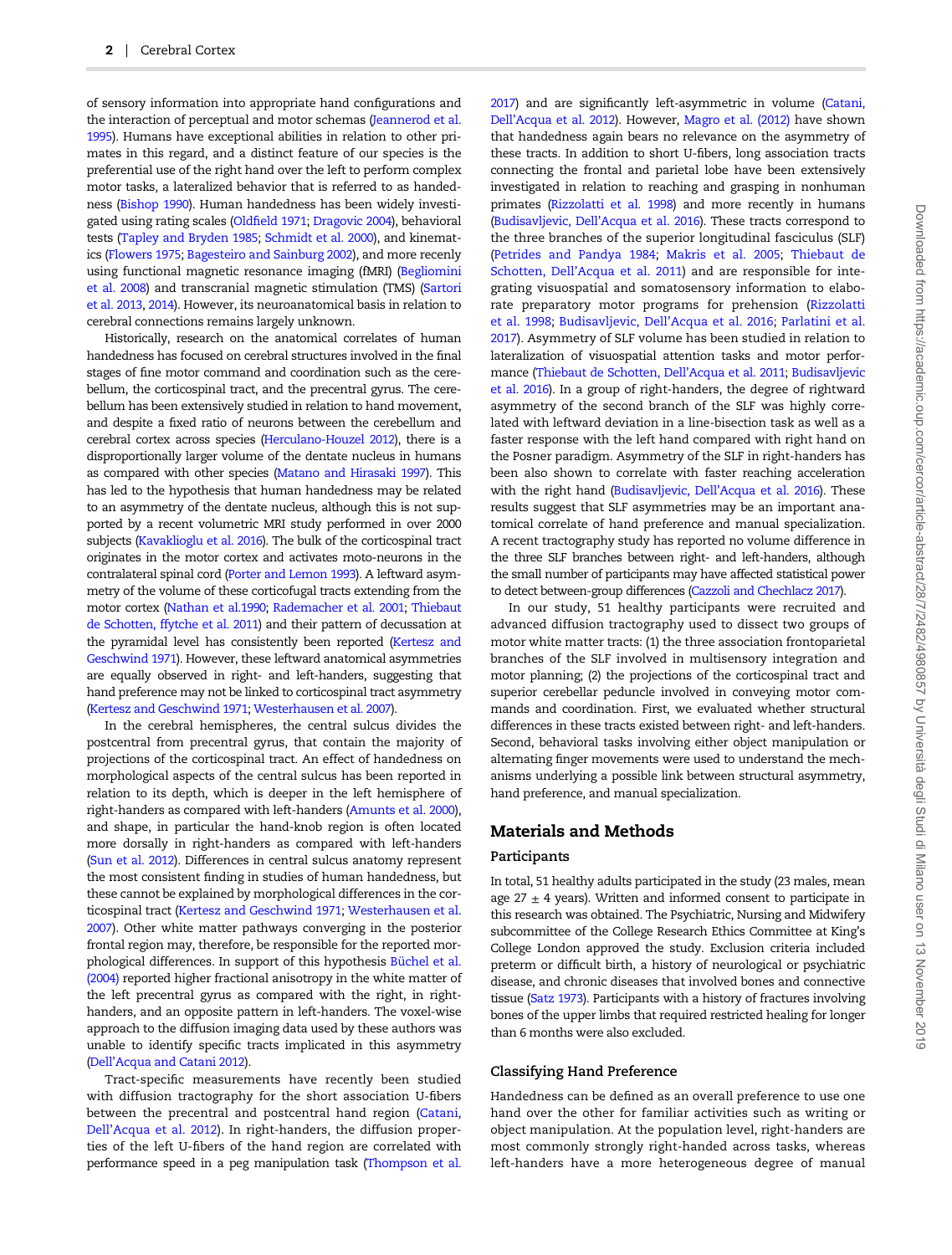lateralization and for this reason they are often referred to as "non-right-handers" in the literature. In this study we kept to the description of left-handers for ease of reading. Participants were screened for their handedness profile using the Edinburgh Handedness Inventory (EHI) (Oldfi[eld 1971](#page-11-0)). The EHI scores of the 30 right-handers and 21 left-handers are reported in Supplementary Figure S1. We defined the handedness groups using only the choice of hand for the unimanual tasks but excluded the choice of hand for scissors, which is often enforced to the right due to tool design ([Bryden 1977](#page-10-0); [McFarland and Anderson](#page-11-0) [1980](#page-11-0); [Veale 2014](#page-12-0)).

#### Classifying Unimanual Skill or Performance

Manual specialization differs from handedness in that it refers to the ability, rather than the preference, of one hand over the other to perform unimanual tasks (Supplementary Fig. S1). Specific tests can be used to assess unimanual performance and determine asymmetry between the two hands as a continuous variable. To test for visuomotor unimanual skill, the Grooved Pegboard was administered to a subset of 31 participants (13 left-handers, 15 males) (Lafayette Instruments). This task requires reaching and grasping movements, and finger manipulation. The pegboard consists of a 5  $\times$  5 inch<sup>2</sup> metal surface containing a matrix of evenly spaced keyhole-shaped holes in different orientations. Participants were required to place 3 mm diameter pegs held in a receptacle on the board, into the holes, as fast as they could with the dominant and then the nondominant hand, and again for a second trial (the place condition). After each place condition, participants were timed in the speed of replacing the pegs as quickly as possible from the board into the receptacle (the remove condition). The Grooved Pegboard is a goal-directed task, necessitating intact motor programming to manipulate pegs and cooperation of the arm, wrist and at least 2 fingers [\(Klôve 1963](#page-11-0); [Bryden and](#page-10-0) [Roy 2005\)](#page-10-0). The task requires both an impulse (planning) phase, where the hand approaches the target, and an online control phase, where adjustments (error detection and correction) are made using visual, tactile and proprioceptive feedback. A high level of visual control is necessary for the place condition due to the alternately oriented keyholes, whilst removing the pegs requires less visual feedback [\(Albuquerque et al. 2017\)](#page-9-0). It has been calculated that the place condition has a Fitts' index of difficulty (ID) of 9 bits whereas the remove condition an ID of 1.5 bits ([Fitts](#page-10-0) [1954,](#page-10-0) [Bryden and Roy 1999\)](#page-10-0). The ID of the place condition is likely to represent an underestimation of the actual difficulty due to the complexity of the keyhole component that is not taken into account in the calculation. The speed at which the subject performed each condition was recorded in seconds. The order in which hands are tested can affect performance [\(Schmidt et al.](#page-12-0) [2000\)](#page-12-0), therefore participants were tested using first the dominant hand then the nondominant hand (trial 1) and the same again (trial 2). We used the scores from the second trial, using performance difference between the first and second trial as a covariate, to attempt to factor in potential intermanual transfer of training.

Participants were also tested on their speed of unimanual finger movement with each hand, using an index finger tapping and a coordinated alternating (thumb-middle-second-ring-repeat) finger tapping test. The task was designed using Superlab 5 (Cedrus, USA) and a Superlab RB-830 response pad. Subjects were asked not to look at their fingers during the task, but to keep focused on the "Go" sign on the computer screen ahead for the length of the trial. They were also asked to keep the palm down on the pad so to not use the proximal musculature in the task. A practice trial was given to participants until they were deemed to be able to perform

the task without making errors. Participants started with their dominant hand for 5 trials of 10 s and the number of taps was recorded. Errors in performance were also recorded but were not sufficient to considerably alter performance speed. Both tapping tests assessed motor co-ordination of the index finger only (single tapping) or four digits (alternating tapping), and therefore rely on tactile somatosensory information without any visual feedback.

Lateralization indices (LI) were produced for the behavioral tasks to create a spectrum of relative hand skill. For the pegboard, the LI was calculated using (left hand – right hand)/(left hand  $+$ right hand), using time to completion as the measure (lower speed means better performance). For the finger tapping tasks, the LI was calculated using (right hand  $-$  left hand)/(right hand  $+$  left hand), using the mean number of taps across 5 trials with the relevant hand as the measure (higher number of taps means best performance). These provided a spectrum of relative performance between the hands for each task, between −1 (best performance with left than right hand) and 1 (best performance with right than left hand). The LI accounted for some possible confounding variables such as muscle size, length of peripheral nerves and attention.

## Image Acquisition and Processing

Diffusion datasets were acquired in all 51 participants, on a 3 T General Electric Signa HDx TwinSpeed system MRI scanner with an 8 channel head coil. For diffusion weighting, a spinecho single-shot echo planar imaging (EPI) sequence was used with a voxel size of 2.4  $\times$  2.4  $\times$  2.4 mm<sup>3</sup>, matrix of 128  $\times$  128 and a field of view of 307  $\times$  307 mm<sup>2</sup>. Overall, 60 contiguous nearaxial slices were acquired with an echo time of 93.4 ms along 60 diffusion-weighted directions. A b-value of 3000 s/mm<sup>3</sup> was used, and 7 volumes with no diffusion weighting were also collected. Data was acquired using an ASSET factor of 2 and cardiac gating with an effective TR of 20/30 R–R intervals.

Data was corrected for head motion and eddy current distortion using ExploreDTI [\(Leemans et al. 2009\)](#page-11-0). For each subject, the b-matrix was then reoriented to provide a more accurate estimate of diffusion tensor orientations (Leemans and Jones 2009). Spherical deconvolution was calculated applying the damped version of the Richardson–Lucy algorithm with a fiber response parameter of  $\alpha$  = 1.5, 200 algorithm iterations, an ALFA value of 2, threshold parameters of 0.04, and geometrical regularization parameters of 8 (Dell'[Acqua et al. 2010](#page-10-0)). Fiber orientation estimates were obtained by selecting the orientation corresponding to the peaks (local maxima) of the fiber orientation distribution (FOD) profiles. To exclude spurious local maxima, we applied both an absolute (value 0.06) and a relative (value 5) threshold on the FOD amplitude (Dell'[Acqua et al. 2013](#page-10-0)).

Whole brain tractography was run on the diffusion datasets using a step size of 1 mm with a limit set to display only streamlines between 15 and 400 mm in length (mean number of streamlines in a whole brain tractogram was 69 248.9  $\pm$  9517). The Euler algorithm was used to follow the orientation vector of least curvature (angle threshold of 60°), thus, allowing to track through crossing ([Catani, Bodi et al. 2012](#page-10-0); Dell'[Acqua et al. 2013\)](#page-10-0). All spherical deconvolution and tractography analysis was performed using StarTrack software ([www.natbrainlab.com](http://www.natbrainlab.com)).

## Virtual Dissections for White Matter Tracts

Manually guided dissections were performed in each hemisphere using a region-of-interest (ROI) constrained approach in TrackVis software [\(Wang et al. 2007](#page-12-0)). The dissector (H.H.) was trained by expert tractographers (M.C. and M.T.S.) using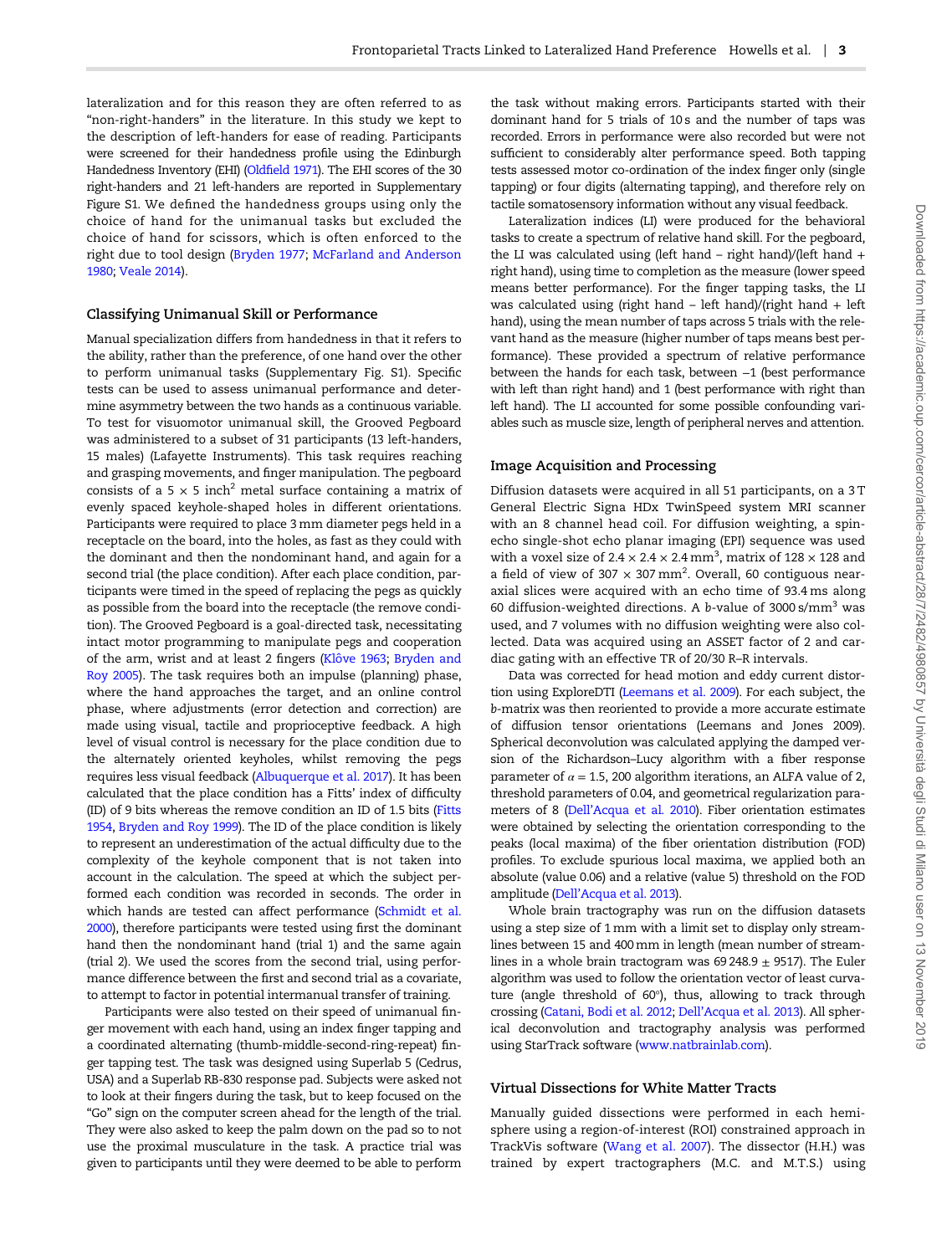<span id="page-3-0"></span>multiple inclusion and exclusion ROIs detailed in previous papers ([Thiebaut de Schotten, Dell](#page-12-0)'Acqua et al. 2011; [Thiebaut](#page-12-0) [de Schotten, ffytche et al. 2011](#page-12-0)). Large ROIs were symmetrically drawn in each hemisphere to incorporate the full white matter region visible in the relevant plane. The general approach adopted here is outlined in [Catani and Thiebaut de Schotten](#page-10-0) [\(2008\)](#page-10-0) and uses ROIs delineated around the stems of each tract and avoids using cortical ROIs in order to retain the individual anatomy of each brain. The following tracts were included in the analysis, and images of the ROIs used for dissection are shown in Supplementary Figure S2.

#### Frontoparietal Association Pathways of the SLF

In humans, the most dorsal subcomponent, the SLF I, connects the superior parietal lobule and the superior frontal gyrus, as shown in Figure 1a and Supplementary Figure S3. It runs parallel but dorsal to the cingulum, from which is separated by the cingulate sulcus and medial callosal fibers. To dissect this branch, an anterior ROI was placed in the coronal plane within the superior frontal gyrus, extending within the white matter until the cingulate sulcus. A second posterior ROI was specified in the parietal lobe in the coronal plane just behind the postcentral gyrus. A ROI was also drawn to exclude fibers extending into the temporal and occipital lobe. This ROI was used for all three branches of the SLF.

The SLF II is shown in Figure 1b and Supplementary Figure S3. It runs below the SLF I but through the middle frontal gyrus, connecting dorsal premotor and prefrontal cortices with caudal portions of the inferior parietal lobule. For tractography dissection, an anterior ROI was drawn in the coronal plane to delineate the caudal middle frontal gyrus, whilst the same parietal ROI delineated for the SLF I was used to visualize the posterior extent of the SLF II.

The third subcomponent, the SLF III is the most ventral branch as shown in Figure 1c and Supplementary Figure S3. It connects the inferior frontal gyrus with the intraparietal sulcus and rostral inferior parietal lobule. The SLF III was dissected using one anterior ROI in the coronal plane anterior to the ventral precentral gyrus and another inclusion ROI in the parietal lobe.

## Projection Pathways of the Corticospinal Tract and Superior Cerebellar Peduncle

The corticospinal tract, shown in Figure [2](#page-4-0)a, originates mainly from the precentral gyrus, runs through the cerebral peduncles and connects to the spinal cord. This pathway is traced using one inclusion ROI within the white matter of the precentral gyrus and another ROI in the anterior portion of the ipsilateral cerebral peduncles. A large mid-sagittal exclusion ROI was used to eliminate artefactual streamlines [\(Thiebaut de Schotten, Dell](#page-12-0)'Acqua et al. [2011\)](#page-12-0).

The superior cerebellar peduncle originates in the deep cerebellar nuclei and is shown in Figure [2b](#page-4-0). The first ROI was placed around the white matter surrounding the dentate nucleus. The second ROI was placed in the central part of the superior cerebellar peduncle ([Catani et al. 2008\)](#page-10-0). Only streamlines traveling between the 2 ROIs were included in the analysis to avoid artefactual contamination from thalamic connections.

#### Statistical Analysis

The total volume of space occupied by the streamlines of each tract was extracted for each hemisphere (measured in  $\mathrm{mm}^3\!$ and used as the tract volume measurement. As for the behavioral tasks, a lateralization index was calculated using the following formula:  $LI = (right hemisphere tract volume - left$ hemisphere tract volume)/(right hemisphere tract volume + left hemisphere tract volume). A value at 0 shows a bilateral distribution, while negative values indicate a leftward asymmetry (greater tract volume in the left hemisphere), and conversely a rightward asymmetry when a positive value ([Catani et al. 2007](#page-10-0)).

Statistical comparisons were performed using SPSS software (SPSS, Chicago). Shapiro–Wilk tests were used to verify normality



Figure 1. The distribution of hemispheric asymmetry of the (a) SLF I, (b) SLF II, and (c) SLF III in right-handers (top row) and left-handers (bottom row). A negative laterality index (LI) reflects larger tract volume in the left hemisphere than the right. Statistical analysis was performed using paired-t-test between right- and left-handers (\*\*P < 0.001, \*\*P < 0.005, both values survive Bonferroni corrections). The tractography images of the three branches of the SLF are from a left-hander participant.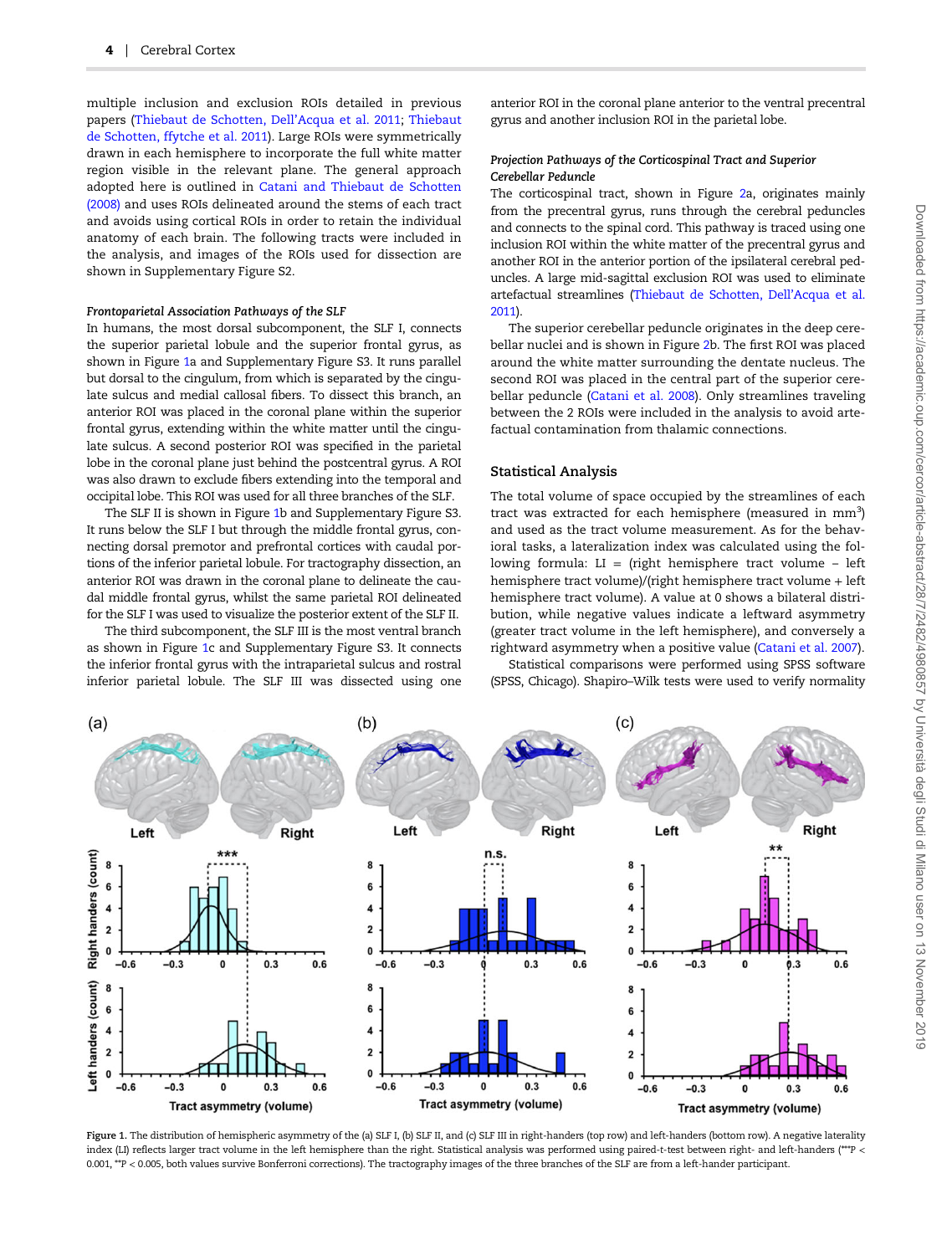<span id="page-4-0"></span>

Figure 2. The distribution of hemispheric asymmetry of the (a) corticospinal tract and (b) superior cerebellar peduncle in right-handers (top row) and left-handers (bottom row). A negative laterality index reflects larger tract volume in the left hemisphere than the right. The tractography images of the corticospinal tract and superior cerebellar peduncle are from a left-hander participant.

of anatomical and behavioral variables. A repeated measures ANOVA was used to assess the interaction between handedness (right-handers vs. left-handers), hemisphere (right hemisphere vs. left hemisphere) and volume of each tract after covarying for sex. A repeated measures ANOVA was also used to evaluate the interaction between handedness, task condition (place vs. remove), hand used (left vs. right) and behavioral performance on the pegboard task after covarying for sex. A similar analysis was performed for the single finger and multifinger tapping tasks. Post hoc tests (ANOVA) were performed to examine group differences in single tract volumes, tract asymmetries, and behavioral performances on the Pegboard task and finger tapping tasks. Effect size was calculated using partial eta squared  $\left(\eta_p^{\phantom{p}2},\right.$  [Cohen](#page-10-0) [1973\)](#page-10-0). Hierarchical logistic regression was performed to assess the effect of tract asymmetry on handedness. Linear regression was performed to evaluate the association between volume asymmetry of all tracts and variance in lateralized hand performance on the 2 behavioral tasks. Significance was set at P value < 0.05. Onesample t-tests were used to assess statistically significant tract asymmetries in each handedness group.

Partial Pearson product–moment correlations were used to show the patterns of association between structural and behavioral asymmetry including sex as a group regressor of no-interest (and practice effects for Grooved Pegboard). These were also used to assess relationships between tracts within each hemisphere and behavioral performance. Comparison of the correlations from the dependent samples was conducted using a Steiger's Z ([Steiger](#page-12-0) [1980\)](#page-12-0) and effect size was calculated using Cohen's q [\(Cohen 1988\)](#page-10-0).

# Results

# Effect of Handedness on Tract Volume and Asymmetry

A repeated measures ANOVA showed a significant 3-way interaction between hemisphere, handedness, and tract volume  $(F[5,45] =$ 

10.5, P < 0.001,  $\eta_p^2$  = 0.5), which was significant only for the SLF I  $(F[5,45] = 41.04, P < 0.001, \eta_p^2 = 0.5)$  and SLF III (F[5,45] = 4.67, P = 0.036,  $\eta_p^2 = 0.09$ ) as demonstrated by the univariate test. A one way ANOVA showed that compared with right-handers, lefthanders had significantly larger volume of the SLF I  $(F[1,49] = 5.23,$ P = 0.03,  $\eta_p^2$  = 0.6) in the right hemisphere (Table [1\)](#page-5-0).

A binomial regression was performed to ascertain the relationship between tract asymmetry measured by the LI of each tract and handedness. The logistic regression model was statistically significant  $\chi^2(5) = 42.328$  (P < 0.001) and explained 76% (Nagelkerke  $R^2$ ) of the variance in handedness, and correctly classified 84.3% of cases. No tract LIs were significantly correlated with another as evaluated by the models' correlation matrix. Of the 5 variables, only the LI of the SLF I was significantly associated with handedness ( $P = 0.003$ ; see Supplementary Table S1), although SLF II tract asymmetry approached significance ( $P =$ 0.064).

Post hoc tests showed a significant leftward LI for the SLF I in right-handers (t[29] =  $-5.62$ ,  $P < 0.001$ ) and rightward LI in left-handers (t[20] = 4.33,  $P < 0.001$ ) (Table [1\)](#page-5-0) with a statistically significant difference ( $P < 0.001$  $P < 0.001$ ) between groups (Fig. 1). There was a trend of rightward LI of the SLF II in the right-handers  $(t[29] = 2.44, P = 0.02)$  but not the left-handers  $(t[20] = 0.46, P = 0.02)$ 0.6) (Table [1\)](#page-5-0) with no statistically significant difference between groups (Fig. [1\)](#page-3-0). A statistically significant rightward LI for the SLF III was observed for both right-handers (t[29] = 4.34,  $P < 0.001$ ) and left-handers (t[20] = 7.10,  $P < 0.001$ ) (Table [1\)](#page-5-0) with a statistically significant difference between groups ( $P = 0.004$ ) (Fig. [1\)](#page-3-0). Of the projection tracts, the corticospinal tract was left-asymmetric in both the right-handers (t[29] =  $-3.40$ ,  $P = 0.002$ ) and left-handers  $(t[20] = -4.1, P = 0.001)$  $(t[20] = -4.1, P = 0.001)$  $(t[20] = -4.1, P = 0.001)$  (Table 1) without statistically significant differences between groups (Fig. 2). The superior cerebellar peduncle was bilateral in both right-handers (t[29] = 0.91,  $P = 0.4$ ) and lefthanders (t[20] =  $-0.40$ , P = 0.6) (Table [1](#page-5-0) and Fig. 2).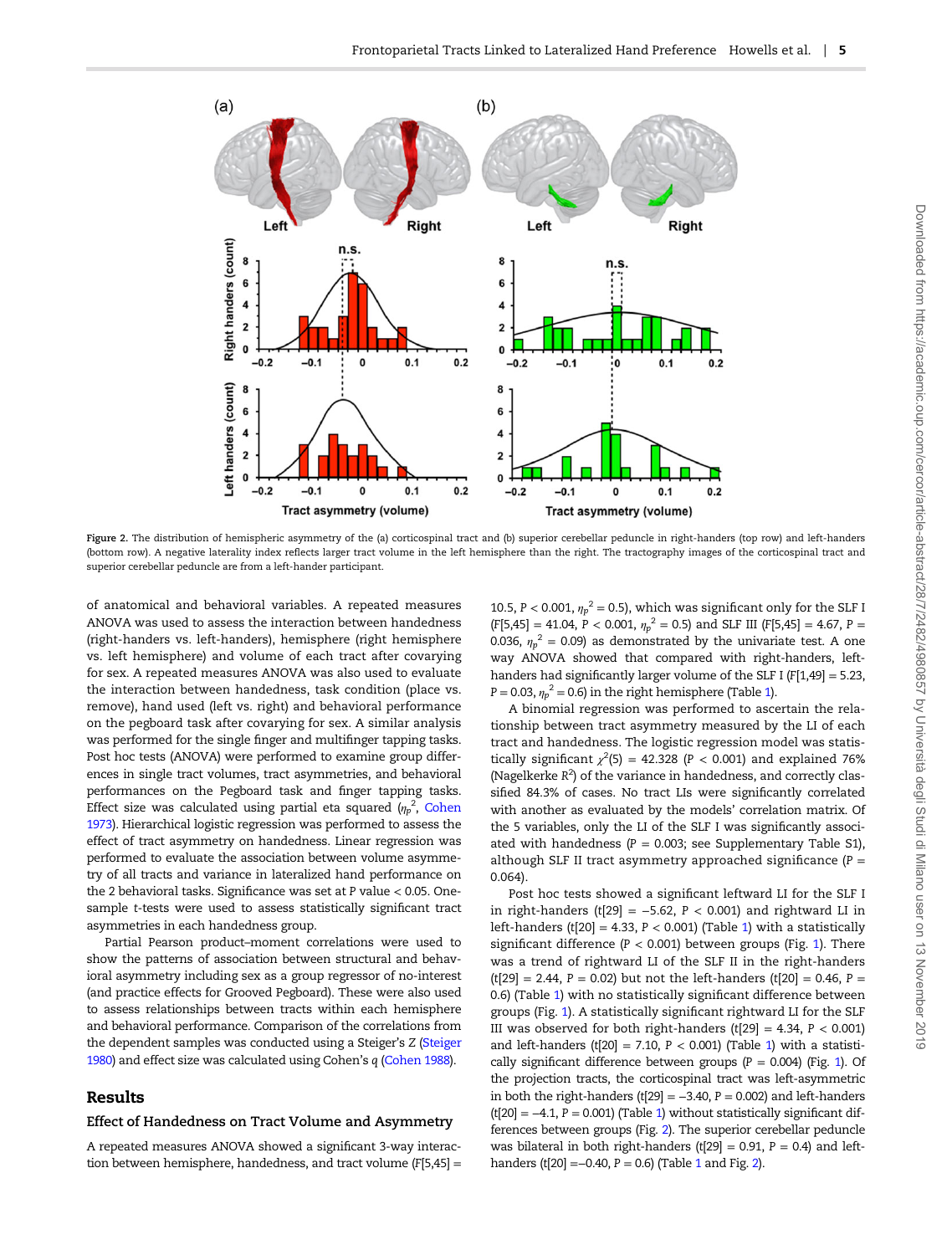|            | Left hemisphere $(mm3)$ |              | Right hemisphere $(mm3)$ |                | Asymmetry (LI) |                  |  |
|------------|-------------------------|--------------|--------------------------|----------------|----------------|------------------|--|
|            | Right-handers           | Left-handers | Right-handers            | Left-handers   | Right-handers  | Left-handers     |  |
| SLF I      | 21.5(8.2)               | 17.8(5.9)    | 18.3(7.8)                | $22.7(5.3)$ ** | $-0.1(0.08)$   | $0.13(0.14)$ *** |  |
| SLF II     | 15.6(6.7)               | 15.3(8.9)    | 18.8(8.0)                | 19.5(7.1)      | 0.09(0.19)     | 0.02(0.18)       |  |
| SLF III    | 16.5(5.4)               | 14.5(6.0)    | 21.7(8.5)                | 23.6(6.9)      | 0.12(0.15)     | $0.26(0.16)^*$   |  |
| <b>CST</b> | 20.2(3.7)               | 20.0(4.3)    | 18.9(3.7)                | 18.1(3.7)      | $-0.03(0.05)$  | $-0.05(0.05)$    |  |
| SCP        | 3.0(0.8)                | $3.4(0.6)^*$ | 3.1(0.7)                 | 3.4(0.68)      | 0.01(0.13)     | $-0.01(0.09)$    |  |

<span id="page-5-0"></span>Table 1 Tract volume and asymmetry in the right- and left-handed group

Note: Values are mean scores shown with standard deviation. LI, lateralization index (negative values indicated leftward asymmetry); SLF, superior longitudinal fasciculus; CST, corticospinal tract; SCP, superior cerebellar peduncle. \*P < 0.005 that survives Bonferroni correction for multiple comparisons. Asterisks indicate statistically significant differences between left- and right-handers that survive Bonferroni correction for multiple comparisons (\*P < 0.05, \*\*P < 0.005,\*\*\*P < 0.001).

|  |  |  |  | Table 2 Scores on behavioral tasks in the right- and left-handers |
|--|--|--|--|-------------------------------------------------------------------|
|--|--|--|--|-------------------------------------------------------------------|

|                     | Left handers $(n = 13)$ |             |                 |          | Right handers ( $n = 18$ ) |            |          |          |
|---------------------|-------------------------|-------------|-----------------|----------|----------------------------|------------|----------|----------|
|                     | Left hand               | Right hand  | LI              | Degree   | Left hand                  | Right hand | LI       | Degree   |
| Peg place           | $47.8(4.6)$ **          | 52.5(7.9)   | $-4.3(6.2)$ *** | 5.8(4.8) | 53.1(6.7)                  | 49.1(6.3)  | 3.9(5.2) | 5.6(3.1) |
| Peg remove          | $15.8(1.7)$ **          | 16.5(2.0)   | $-2.3(4.3)$ *** | 3.6(3.1) | 17.9(2.2)                  | 17.4(2.1)  | 1.4(2.9) | 2.3(2.2) |
| Multifinger tapping | 49.2 (10.9)             | 49.4 (10.3) | $-0.1(4.0)^*$   | 2.6(2.9) | 40.2(9.2)                  | 43.5(11.8) | 3.4(4.8) | 4.8(3.3) |
| Index tapping       | 54.2 (10.7)             | 52.8(7.1)   | $-0.7(5.1)^{*}$ | 4.5(2.1) | 51.5(5.7)                  | 55.5(5.5)  | 4.2(3.9) | 5.0(2.8) |

Note: Values are mean scores shown with standard deviation. Pegboard values are average time (seconds) to completion therefore lower values indicate better performance, whereas finger tapping values are number of taps within 10 s over 5 trials and therefore higher values indicate better performance. Degree indicates the extent of asymmetry, without taking into account the directionality. Asterisks indicate statistically significant differences between left- and right-handers that survive Bonferroni correction for multiple comparisons (\*P < 0.05, \*\*P < 0.005, \*\*\*P < 0.001).

#### Manual Specialization on the Grooved Pegboard

We assessed the extent of manual specialization (better speed to completion with one hand compared with the other) on the Grooved Pegboard under the place and remove conditions and results are presented in Table 2.

Using a repeated measures analysis, a significant interaction between hand used, condition and handedness was observed after covarying for sex (F[1,28] = 11.6, P = 0.002,  $\eta_p^2 = 0.3$ ). A 2-way ANOVA between groups (left- or right-handers) and condition (place or remove) showed a statistically significant effect of handedness but not condition on performance with the left hand (F[1,28] = 10.5, P < 0.005,  ${\eta_p}^2$  = 0.3) but not for the right hand (F[1,28] = 0.44, P = 0.5,  ${\eta_p}^2$  = 0.01). Left-handers performed better than right-handers on both conditions with their left hand.

A 2-way ANOVA between groups (left- or right-handers) and condition (place or remove) showed a statistically significant effect of handedness, but not condition, on LI of performance (F  $[1,28] = 17.5$ ,  $P < 0.001$ ,  $\eta_p^2 = 0.4$ ).

Finally, the lateralization indices were transformed into absolute values to assess whether the degree of manual specialization was different between left- and right-handers irrespective of the direction of lateralization. A 2-way ANOVA using group  $\times$  condition showed no significant effect of handedness or condition on the degree of manual specialization  $(F[1,28] =$ 0.58,  $P = 0.45$ ).

# Relationship Between Manual Specialization on the Pegboard Task, Tract Volume and Tract Asymmetry

We used linear regressions to separately assess the extent to which volume asymmetry of all tracts were associated with lateralized hand performance on the place and remove condition, covarying for sex. On both models for the place and remove conditions there was homoscedasticity and independence of residuals as assessed by a Durbin–Watson statistic (place task: 1.729, remove task: 2.105). There was no effect of colinearity as assessed by the variance inflation factor (between 1 and 1.6). There was a statistically significant relationship between tract asymmetry and lateralized hand performance on the place task  $(F[6,24] = 3.6, P = 0.011)$ , with SLF I tract asymmetry being the only significant predictor variable  $(t[6,24] = -3.71$ , P < 0.001). The associations were independent from the order of entry, as the SLF I remained a significant predictor even when variance of other tracts was taken into account (Supplementary Table S2).

A linear regression showed tract asymmetry approached significance as a predictor of lateralized hand performance on the remove task  $(F[6, 24] = 2.36, P = 0.06)$ .

Figure [3](#page-6-0) shows the correlation analysis between SLF I asymmetry and lateralized hand performance for both place and remove conditions (Supplementary Table S3). A highly significant negative correlation was observed for the place  $(r = -0.6,$  $P < 0.001$ ) condition (Fig. [3a](#page-6-0)), indicating that participants that performed better with the left hand had larger volume of the right SLF I (compared with the left SLF I), while those who performed better with the right hand had larger volume of the left SLF I (compared with the right SLF I). A similar negative correlation, although statistically weaker, was also observed for the remove condition (Fig. [3](#page-6-0)b;  $r = -0.43$ ,  $P = 0.01$ ). The Steiger's Z test showed that the partial correlations between hemispheric asymmetry of the SLF I and performance were not statistically different between the place and remove conditions ( $Z_H = -1.27$ ,  $P = 0.205$ , Cohen's  $q = 0.2$ ). The strength of the correlation only remained significant for the place condition after covarying for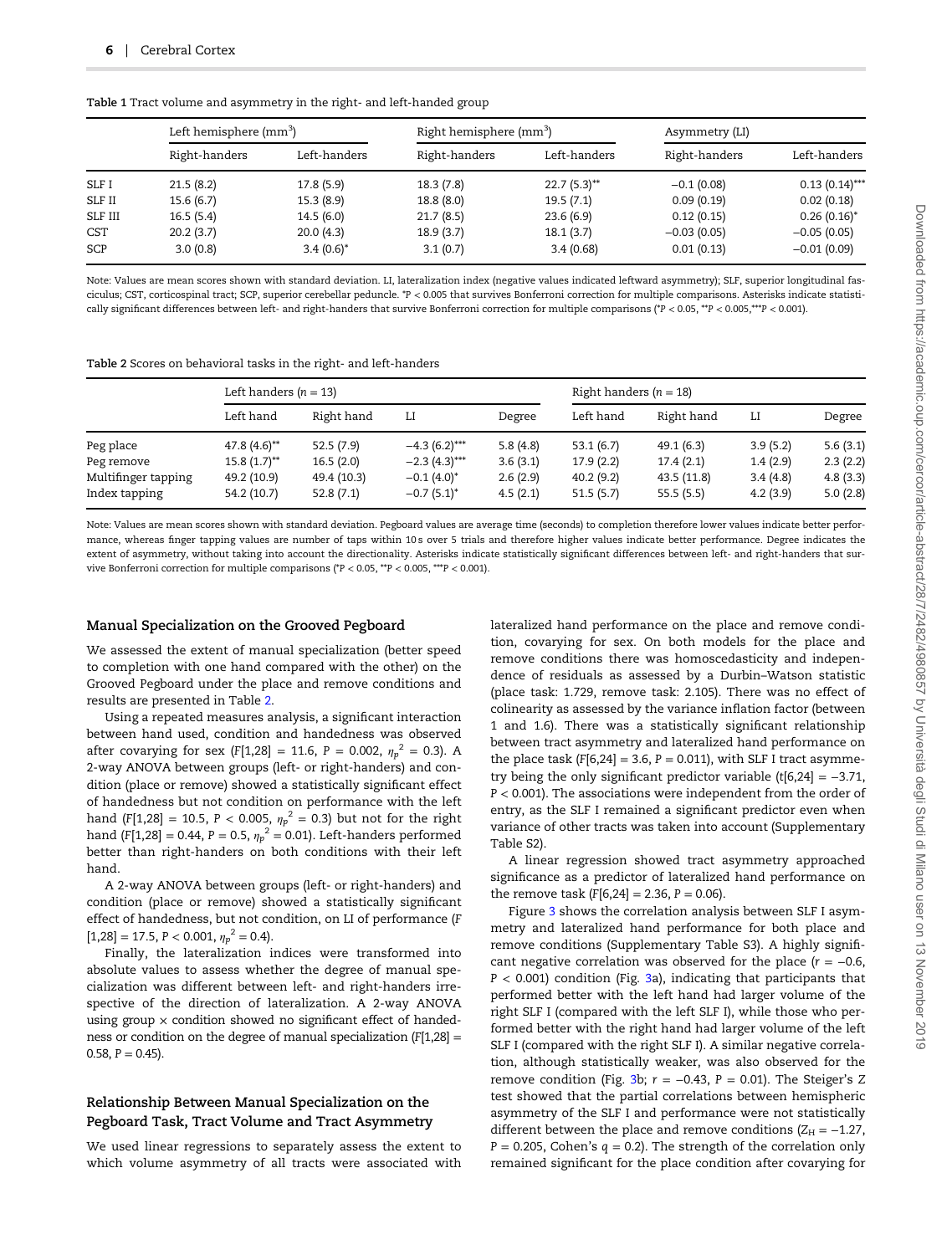<span id="page-6-0"></span>

Figure 3. Scatter plots of the correlation between volume asymmetry measured by the lateralization index (LI) of the SLF I and behavioral lateralization on the Grooved Pegboard and finger tapping. Asterisks indicate statistically significant correlations (\*\*\*P < 0.001, \*P < 0.05). The tractography reconstructions of 3 subjects with different degrees of SLF asymmetry are shown in the middle panel.

left hand performance ( $r = -0.61$ ,  $P < 0.001$  to  $r = -0.5$ ,  $P <$ 0.005), practice effects, and sex  $(r = -0.66, P < 0.001)$ .

When the analysis was repeated for each handedness group separately, the relationship between volume asymmetry of the SLF I and lateralization of performance in the pegboard test was significant only for the right-handers ( $r = -0.542$ ,  $P < 0.05$ ) in the place condition with a trend towards significance also for the left-handers ( $r = -0.545$ ,  $P = 0.06$ ).

# Relationship Between Manual Specialization on the Finger Tapping Task and Tract Asymmetry

Performance on the index and multifinger tapping tasks, which required tactile and proprioceptive but no visual feedback and motor sequencing of only the distal musculature, are reported in Table [2](#page-5-0). A repeated measures analysis of variance was performed, covarying for sex, that showed no statistically significant interaction between hand used (left or right), condition (single index vs. multifinger tapping), and handedness  $(F[1,28] =$ 1.06,  $P = 0.31$ ).

An ANOVA between groups (left- or right-handers) and condition (index or multifinger tapping) showed no significant effect of condition (F(1,28) = 0.41, P = 0.52,  $np_2$ = 0.05), but a significant effect of handedness ( $F(1,28) = 16.14$ ,  $P < 0.001$ ,  $np_2 =$ 0.4) on LI of performance. Between-group differences were statistically significant for both index finger tapping  $(F[1,29] = 8.95,$  $P = 0.006$ ) and multifinger tapping (F[1,29] = 4.52, P = 0.042). The lateralization index was significantly right-lateralized on both index finger tapping  $(t[17] = 4.49, P < 0.001)$  and multifinger tapping ( $t[17] = 3.04$ ,  $P < 0.005$ ) in the right-handers, but not in the left-handers (index tapping task,  $t[12] = -0.478$ ,  $P = 0.6$ ; multifinger,  $t[12] = -0.039$ ,  $P = 0.1$ ).

When linear regression analysis was used to assess whether tract volume asymmetry was associated with lateralized hand performance, and the model was not significant for either index (F[6,24] = 1.19, P = 0.3) or multifinger (F[6,24] = 0.59, P = 0.7) tapping tasks, indicating that neither tract asymmetry of the association nor projection tracts was associated with lateralized performance on these tasks. On both these predictor models there was homoscedasticity and independence of the residuals (Durbin–Watson statistic; index tapping: 1.9; multifinger tapping: 2.0). Figure 3 shows that SLF I asymmetry was not significantly correlated with lateralized performance on both index finger ( $r = -0.33$ ,  $P = 0.07$ ) and multifinger tapping ( $r =$  $-0.13$ ,  $P = 0.49$ ).

# Discussion

In this study, we used diffusion tractography to evaluate differences in tract asymmetry between right- and left-handers, and to assess whether this was associated with manual specialization as tested across a range of motor tasks. Our results indicate that although clear hemispheric asymmetries exist for several association and projection tracts, an effect of handedness was observed only on asymmetry of the volume of the most dorsal branch of the three frontoparietal association tracts (SLF I). Furthermore, lateralized motor performance between the hands on a unimanual peg placing task requiring a high degree of visual and somatosensory information was associated with SLF I asymmetry. Our findings may indicate an effect of handedness on the asymmetry of frontoparietal tracts involved in multisensory integration and planning of voluntary movement but not on the asymmetry of projection tracts involved in direct motor command.

#### Frontoparietal Connections for Reaching and Grasping

Although our results are the first report of an association between structural asymmetry of the SLF I and hand preference, the role of frontoparietal tracts in supporting computations necessary for translating goal-directed action into movement has been established both in animals ([Turella and](#page-12-0) [Lingnau 2014\)](#page-12-0) and more recently in humans ([Budisavljevic,](#page-10-0) Dell'[Acqua et al. 2016\)](#page-10-0). In the parietal lobe, the SLF I connects to a dorsal region composed of several functional areas important for visuomotor integration ([Gallivan et al. 2013\)](#page-10-0), motor learning [\(Wenderoth et al. 2004\)](#page-12-0), directing spatial attention [\(Corbetta et al. 1995\)](#page-10-0), spatial perception [\(Weiss et al. 2003\)](#page-12-0), memory ([Zago and Tzourio-Mazoyer 2002](#page-12-0)), and mental rotation [\(Vingerhoets et al. 2002](#page-12-0)). In particular, the posterior superior parietal areas receive visual information from the superior colliculus ([Goldberg and Wurtz 1972](#page-10-0); [Rushworth et al. 2005](#page-12-0)) and occipital cortex ([Mishkin and Ungerleider 1982](#page-11-0)) for visually guided reaching movements [\(Battaglia-Mayer and Caminiti](#page-9-0) [2002\)](#page-9-0) and are considered the termination of the dorsal visual stream for action [\(Goodale and Milner 1992\)](#page-11-0). The more anterior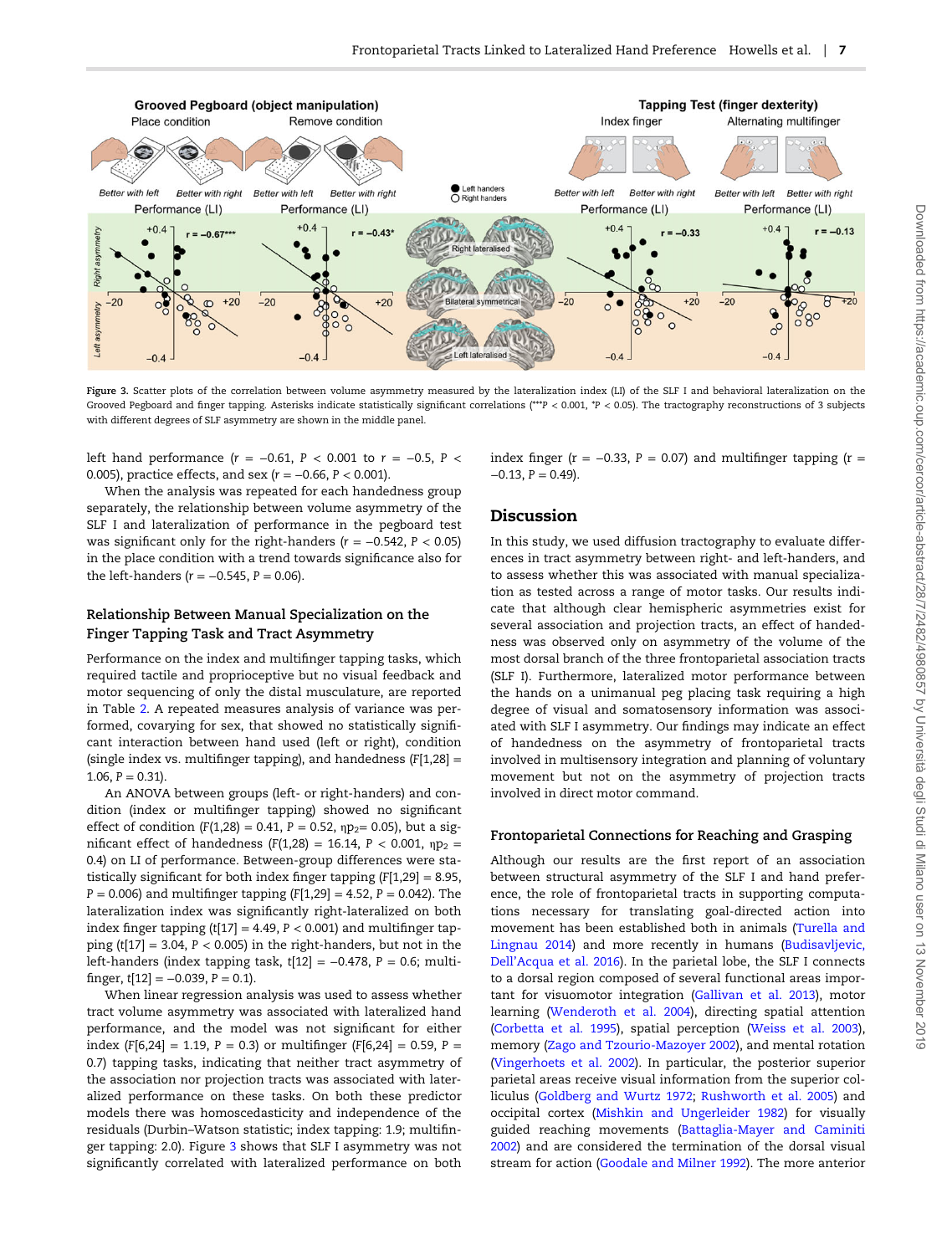parietal areas receive somatosensory information important for spatial representation of body parts such as the fingers [\(Jones et al. 1978](#page-11-0); [Bédard and Sanes 2009;](#page-10-0) [Mars et al. 2011\)](#page-11-0). Sensory signals from both visual (spatial) and tactile modalities are therefore combined in the superior parietal region [\(Catani](#page-10-0) [et al. 2017](#page-10-0)) to form multiple representations of space, coding the spatial location of goals for movement, and integrating different components of arm transport, coordination, and grasping ([Mountcastle et al. 1975](#page-11-0); [Andersen et al. 1997](#page-9-0); [Le et al. 2017\)](#page-11-0). The superior parietal lobule thus plays an important role in comparing anticipated and actual sensory feedback for the correct execution of goal-directed actions ([Wolpert et al. 1998;](#page-12-0) [Grafton 2010;](#page-11-0) [Shadmehr et al. 2010\)](#page-12-0). In the frontal lobe, the SLF I projects to the superior frontal gyrus where different functional areas have been identified. On the medial aspect, the supplementary motor areas (SMA/pre-SMA) [\(Luppino et al.](#page-11-0) [1993\)](#page-11-0) are important in motor sequencing ([Tanji and Shima](#page-12-0) [1994\)](#page-12-0), whereas dorsal and lateral premotor cortex is involved in reaching and grasping ([Davare et al. 2006;](#page-10-0) [Begliomini et al.](#page-9-0) [2007;](#page-9-0) [2015\)](#page-9-0), working memory [\(Boisgueheneuc et al. 2006](#page-9-0)) and attention ([Miller and Cohen 2001\)](#page-11-0). Similarly to the parietal lobe, a spatial-to-effector gradient has been described also in the frontal lobe, however occuring in a reverse order (i.e., rostralto-caudal) [\(Beurze et al. 2007,](#page-9-0) [2009](#page-9-0); [Stark and Zohary 2008\)](#page-12-0). By linking the dorsal frontal and parietal regions, the SLF I contributes to transforming object affordances into specific motor schemata [\(Jeannerod 1994](#page-11-0); [Borra et al. 2017;](#page-9-0) [Vesia et al. 2017\)](#page-12-0) by programming proximal musculature ([Vesia et al. 2010\)](#page-12-0), selecting wrist posture ([Monaco et al. 2011](#page-11-0)) and facilitating online control of grasping ([Grol et al. 2007\)](#page-11-0) during goal-directed actions.

A recent tractography study has identified a link between variability in the structural anatomy of the SLF and performance in upper limb visuomotor control [\(Budisavljevic, Dell](#page-10-0)'Acqua et al. [2016](#page-10-0)). These authors reported, in a group of right-handers, a moderate left hemisphere structural asymmetry of the SLF I and an association between specific kinematic features of the right hand and volume of the SLF II and SLF III in the right and left hemispheres separately. Our results are in line with these findings (Supplementary Table S3) but also indicate a prominent association between SLF I, handedness and manual specialization. Differences between Budisavljevic, Dell'[Acqua et al. \(2016\)](#page-10-0) and our results may be related to the behavioral tasks used in the 2 studies. The pegboard test provides an overall measure of task performance that is affected by sustained attention and fatigue, especially on performance with the nondominant hand [\(Strenge et al. 2002](#page-12-0)). It is also based on visual search that has been linked to the activation of a dorsal frontoparietal network connected by the SLF I [\(Parlatini et al. 2017\)](#page-11-0). Kinematic analysis, on the other hand, permits a more detailed breakdown of different aspects related to hand control, which may not be concordant with manual preference and may have no relation to pegboard performance ([Sainburg 2002](#page-12-0); [Nelson et al. 2017](#page-11-0)). Taken together, these 2 studies indicate that while SLF I anatomy may represent the most significant tract associated with handedness and manual specialization, the SLF II and III may be important for other aspects of upper limb control, particularly in the absence of visual information [\(Fornia et al. 2016](#page-10-0)). TMS studies have demonstrated that activity in the ventral frontoparietal circuit precedes that in the dorsal frontoparietal circuit during grasping, suggesting a hierarchical organization between the two pathways reflecting different levels of abstraction: composing an object-based motor plan and then using this structure appropriately in space

[\(Davare et al. 2006](#page-10-0); [Taubert et al. 2010;](#page-12-0) [Verhagen et al. 2013](#page-12-0)). Our results suggest that handedness and manual specialization are associated with the later stage of motor planning and execution, which takes place in the SLF I.

# Frontoparietal Tract Asymmetry, Handedness and Manual Specialization

Our findings of a link between structural asymmetry of the SLF I, hand preference and manual specialization extend previous studies and suggest an anatomical mechanism for hand dominance. For individuals with right hand preference, leftward structural asymmetry of the SLF I may enable faster integration of right body proprioceptive and tactile information with visual percepts from the side of peripersonal space (i.e., the right hemifield) in which their dominant hand is more likely to operate [\(Verfaellie and Heilman 1990](#page-12-0); [Howard et al. 2009](#page-11-0)). The finding of an opposite correlation in left-handers suggests a similar but reversed mechanism for those with left-hand dominance. The volumetric diffusion measurements we used to produce streamlines and quantify structural asymmetries have been demonstrated to correlate with histological and electrophysiological properties of myelinating axons in the developing brain [\(Drobyshevsky et al. 2005\)](#page-10-0). In addition, asymmetry of, specifically, tract volume can be a useful measure to assess behavioral asymmetries as previously demonstrated in studies of visuospatial attention tasks. Using a Posner Paradigm, we demonstrated that right-handed participants who responded faster to stimuli appearing in one hemifield had a larger volume in the contralateral SLF II [\(Thiebaut de Schotten, Dell](#page-12-0)'Acqua et al. [2011\)](#page-12-0). Reaction time may depend on several neurobiological mechanisms including faster conduction velocity along tracts composed of more myelinated, larger axons. Hence, the volumetric asymmetry demonstrated in our results may reflect several neurophysiological mechanisms, which in turn may determine interhemispheric differences observed in fMRI activation [\(Begliomini et al. 2008\)](#page-9-0) and differences in behavioural performance between the two hands. Similarly, the finding of an association between reduced manual specialization and a more symmetrical pattern of SLF I is in line with fMRI and MEG studies showing more symmetric hemispheric activation during motor tasks performed equally well with both hands [\(Dassonville et al.](#page-10-0) [1997](#page-10-0); [Volkmann et al. 1998](#page-12-0)). However, the cross-sectional design of our study and the correlative analysis prevent us from evaluating whether prolonged preference to use one hand over the other leads to the observed hemispheric asymmetry, or whether innate hemispheric differences in fact determine individual hand preference.

The results showing significant correlations between SLF I asymmetry and peg manipulation but not finger tapping suggest that manual specialization is directly linked to connections that mediate somatosensory and visuospatial integration and feedback. Considering that assessments of handedness are heavily based on self-report on object manipulation tasks, our findings support the hypothesis that hand preference and manual specialization share a common cognitive mechanism. This conclusion is further supported by previous studies that show differences exist in motor speed between right- and left-handers for tasks requiring visual feedback, and that visual feedback has more impact on performance than task difficulty ([Todor and Doane 1978](#page-12-0); [Gonzalez](#page-10-0) [et al. 2006](#page-10-0)). These differences could be related to an attentional bias toward the dominant arm, which in turn may lead to a faster speed to reach the required target [\(Honda 1982,](#page-11-0) [1984;](#page-11-0) [Gardner and](#page-10-0)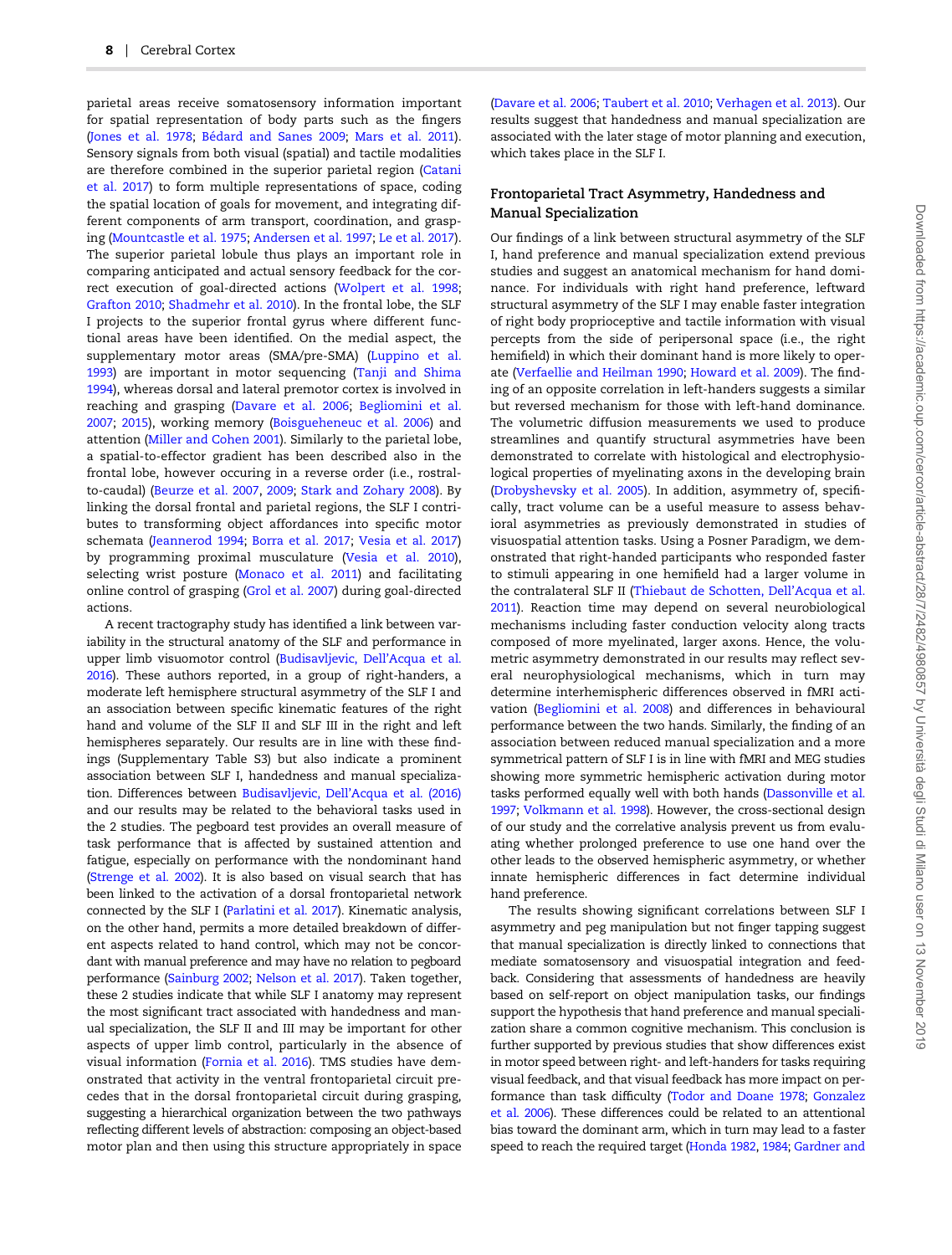[Potts 2010\)](#page-10-0). Our results also support the theory that a handhemisphere dominance may exist, especially for movements requiring sensory feedback control ([Flowers 1975](#page-10-0)). This was supported by our behavioral results in the Pegboard task, as participants performed much better with their dominant hand relative to the nondominant, when performing the place condition task that required a higher level of multisensory integration and visually guided feedback for appropriate sequencing of movement. The degree of difference between hands was much smaller in the remove condition where peg manipulation required less visually guided precision, a similar result to that observed in a larger study of 153 subjects ([Bryden and Roy 2005;](#page-10-0) [Albuquerque et al. 2017\)](#page-9-0). Overall, the above considerations indicate that hand preference is a complex construct in which the nature of the task and the underlying cognitive mechanisms used to assess the motor performance is pivotal in revealing anatomical–behavioral correlations and in determining the direction of manual dominance.

Finally, while our results indicate a shared anatomical and possibly cognitive mechanism betwen hand preference and manual specialization, they also clearly showed the existence of a spectrum of lateralized performance on Pegboard tasks, with many participants performing equally well with both hands despite being classified as right- or left-handers by the EHI. This confirms that a correct scientific approach to handedness should not be based on simple behavioral dichotomies or explained by specular hemispheric dominance. Multivariate pattern analysis of fMRI data acquired in right-handers has demonstrated that regions connected by the SLF I code for both ipsilateral and contralateral upper limbs ([Gallivan et al. 2013\)](#page-10-0), with some specialization between the two hemispheres [\(Sainburg 2002](#page-12-0); [Gonzalez et al. 2006;](#page-10-0) [Begliomini et al. 2008](#page-9-0); [Przybyla et al. 2012](#page-11-0)). For example, in righthanders the left hemisphere is thought to specialize for coordinating the dynamics of movement across multiple segments, and the right hemisphere has advantages in refining limb position for better accuracy ([Sainburg 2002;](#page-12-0) [Przybyla et al. 2012\)](#page-11-0). Our results are against the interpretation of a reverse hemispheric dominance or specialization in left-handers. Indeed, the anatomical similarities in the left SLF I between right- and left-handers and similar performances with the right hand between the two groups may reflect a hard-wired left hemisphere dominance for precision grasping irrespective of the hand preference, as already suggested by previous behavioral studies both in humans ([Gonzalez et al.](#page-10-0) [2006,](#page-10-0) [2007;](#page-10-0) [Begliomini et al. 2008](#page-9-0)) and chimpanzees ([Hopkins et al.](#page-11-0) [2002;](#page-11-0) [Forrester et al. 2012\)](#page-10-0). Conversely, the larger right SLF I and superior performance with the left hand observed in left-handers compared with right-handers suggest that the higher anatomical variability in the right hemisphere may carry a specific advantage for developing better manual skills with the left hand, but only in left-handers. A direct consequence of our findings is that the anatomical heterogeneity in the right hemisphere may be the key factor that explains interindividual variability in manual specialization and hand preference among the general population. While we are unable to determine the exact mechanisms associated with this right hemisphere heterogeneity, our hypothesis is relevant to current approaches to motor rehabilitation and offers a clear anatomo-functional mechanism that can be tested in future studies by combining tractography with fMRI and kinematic data.

## Asymmetry of Projection Tracts

Our study confirmed previous reports of a leftward hemispheric asymmetry of the corticospinal tract, but no effect of handedness [\(Kertesz and Geschwind 1971;](#page-11-0) [Westerhausen et al. 2007;](#page-12-0) [Seizeur et al. 2014\)](#page-12-0). There was no pattern of lateralization for

the superior cerebellar peduncle in both right- and lefthanders, without a significant effect of handedness.

Previous studies examining structural asymmetry in the brain have identified an effect of handedness on the morphology of the grey matter where the majority of the corticospinal tract terminates, in the precentral gyrus. In particular, a recent large study in 250 individuals (120 left handers) showed an effect of handedness on sulcal depth in the Rolandic genu but no effect on asymmetry of surface area, cortical thickness or volume ([Maingault et al. 2015\)](#page-11-0). Their result showed a leftward depth asymmetry in right-handers and the converse in lefthanders, a pattern echoed in previous studies examining brain morphology [\(Amunts et al. 1996,](#page-9-0) [2000;](#page-9-0) [Foundas et al. 1998](#page-10-0); [Sun](#page-12-0) [et al. 2012\)](#page-12-0). One voxel-based morphometry (VBM) study of 112 participants (56 left-handers) has also reported differences in only the grey matter of precentral regions [\(Hervé et al. 2006\)](#page-11-0) although two other VBM studies in larger cohorts of 465 participants (67 left handers; [Good et al. 2001\)](#page-10-0) and 142 participants (14 left-handers; [Watkins et al. 2001](#page-12-0)) reported no effect of handedness. Another approach has been to analyse diffusionweighted maps (fractional anisotropy), and this was performed in 28 volunteers (9 left-handed), reporting an effect of handedness on asymmetry of the FA under the precentral gyrus near the hand region ([Büchel et al. 2004\)](#page-10-0). The differences between our findings and previous voxel-wise approaches is not surprising considering that tractography measures structural properties along the whole tract bundle, and is limited in reaching the intracortical portion of the fibers. Previous reports of structural asymmetry of the precentral gyrus were also limited to describing differences between right- and left-handers, with few correlations with behavioral data reported. Hence, it remains to be demonstrated whether differences in the precentral gyrus reflect a direct effect of handedness on cortical anatomy or an indirect effect through its connections, possibly mediated by association and projection tracts that were not considered in our study (e.g., U-fibers or thalamic projections to precentral gyrus) ([Catani 2017\)](#page-10-0).

#### Limitations and Conclusions

Some limitations of our study deserve further explanation. We were unable to test exactly which component of movement (online control or planning) was driving the observed association between the pegboard and tract asymmetry, which future kinematic studies may be able to elaborate ([Budisavljevic,](#page-10-0) Dell'[Acqua et al. 2016](#page-10-0)). A mixed sample of male and female participants was also used, and sex differences in manual performance and hemispheric asymmetry have been reported in some previous studies [\(Good et al. 2001](#page-10-0); [Bryden and Roy 2005\)](#page-10-0). However, all our analyses were performed using sex as covariate and a lateralization index that compared the hands withinsubject to minimize the possible effect of finger size and other factors in task performance [\(Peters and Campagnaro 1996;](#page-11-0) [Bryden and Roy 2005](#page-10-0)).

Our sample size was not smaller than many other neuroanatomical studies of structural asymmetry of hand preference and left-hand behavioral performance [\(Dassonville et al. 1997;](#page-10-0) [Foundas et al. 1998;](#page-10-0) [Boulinguez et al. 2001](#page-9-0); [Büchel et al. 2004;](#page-10-0) [Seizeur et al. 2014\)](#page-12-0). However, we acknowledge that our findings need to be replicated using larger study groups ([Mazoyer et al.](#page-11-0) [2016\)](#page-11-0). It would also be important to assess whether different neural structures are important when using familiar (tools) versus nonfamiliar (pegs) objects to evaluate manual specialization [\(Bi et al. 2015](#page-9-0)) and extend the analysis to other tracts of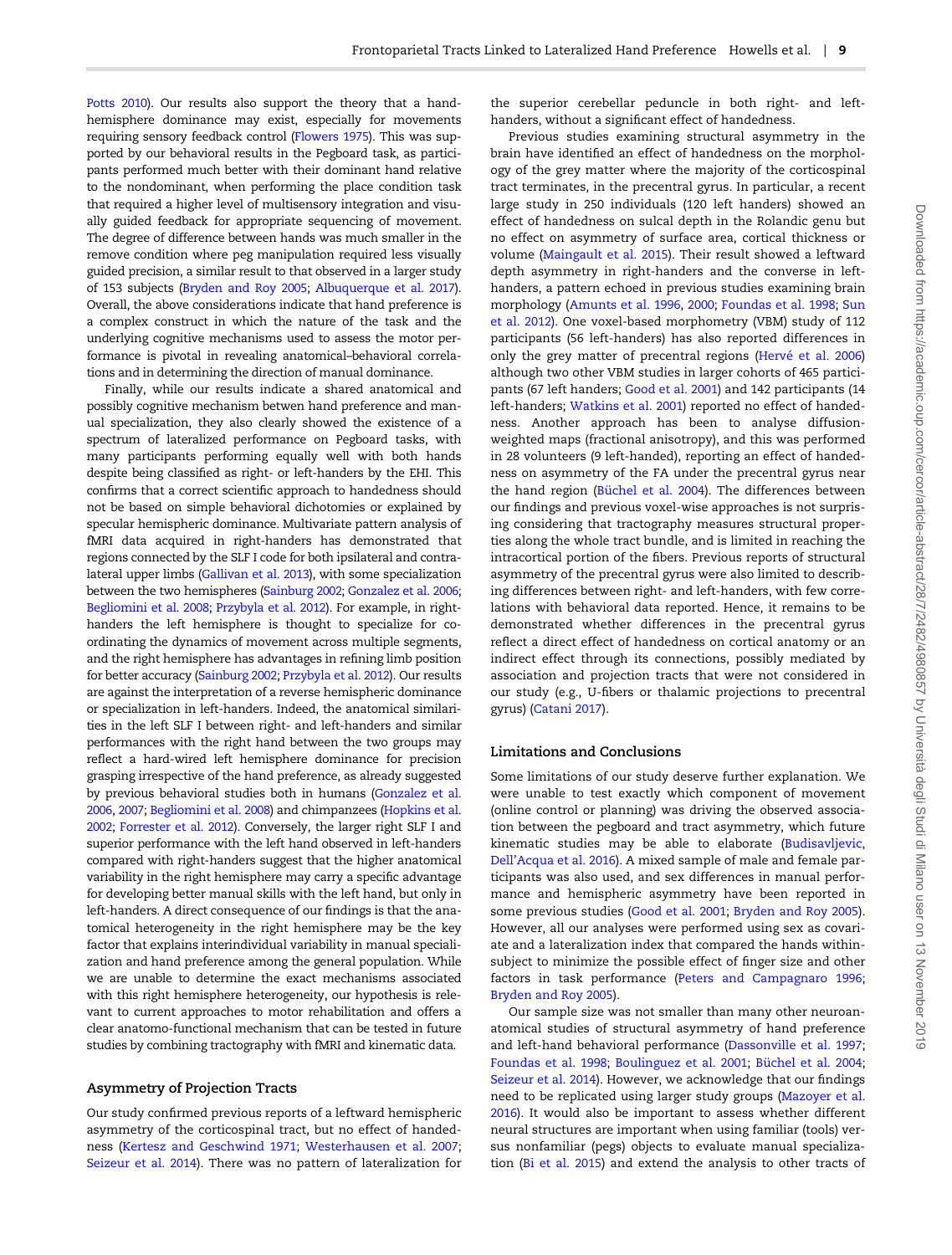<span id="page-9-0"></span>the frontal and parietal lobe (Catani, Dell'[Acqua et al. 2012;](#page-10-0) [Catani et al. 2017\)](#page-10-0). We were also unable to test for the larger spectrum of language dominance in the left-handers, a more heterogenous group as compared with right-handers also with regard to the degree of hand preference. As hemispheric dominance for praxis and language may co-lateralize, an assessment of this would have been useful to understand their mutual interaction. Finally, the cross-sectional nature of our study precludes making any conclusion on whether anatomical differences determine behavioral patterns, or are shaped by preferred usage of one hand over the other. Future longitudinal studies in early developmental stages or studies in twins or corrected left-handers may help to determine whether tract asymmetry is a precursor to manual specialization and hand preference, and clarify the effects of familial and environmental factors on the interaction between brain development, hand preference and social cognition [\(McManus 2002;](#page-11-0) Annett 2008; [Budisavljevic et al. 2015;](#page-10-0) [Budisavljevic, Kawadler et al. 2016\)](#page-10-0).

In conclusion, our results suggest that handedness and manual specialization may have a common structural correlate in the dorsal frontoparietal system (SLF I). We showed an association between anatomical asymmetry of the volume of the SLF I and lateralized manual performance on a visually guided peg placing task, suggesting that integration of ipsilateral somatosensory and visual information is key to the development of lateralized motor behaviour in humans. Anatomical differences between hemispheres helps to predict manual specialization in humans and understand possible mechanisms that operate in the two hemispheres. We suggest that the lack of difference in the anatomy of the left SLF and right hand performance between left- and right-handers indicate a hardwired left hemisphere dominance for movements with the right hand irrespective of the hand preference. A larger SLF I in the right hemisphere than the left hemisphere facilitates faster communication between regions involved in the planning and online control of the left arm and hand interacting with the external environment. This mechanism seems to operate only in the left-handers as indicated by their faster left hand performance speed on certain motor tasks compared with righthanders. Whilst the hands have the same potential abilities, the choice of one hand over another may be reflected in the speed of integration between association regions especially in the right hemisphere.

# Supplementary Material

Supplementary material is available at Cerebral Cortex online.

# Funding

Wellcome Trust (Grant number 103759/Z/14/Z); the National Institute for Health Research (NIHR) Biomedical Research Centre at South London; the Maudsley National Health Service (NHS) Foundation Trust; the Sackler Institute for Translational Neurodevelopment; "Agence Nationale de la Recherche" (grant number ANR-13-JSV4-0001-01) and the EU-AIMS (European Autism Interventions—a Multicentre Study for Developing New Medications), which receives support from the Innovative Medicines Initiative Joint Undertaking under Grant agreement no. 115300, the resources of which are composed of financial contributions from the European Union's Seventh Framework Programme (grant number FP7/2007-2013), from the European Federation of Pharmaceutical Industries and Associations companies in-kind contributions, and from Autism Speaks.

## Notes

Conflict of Interest: None declared.

## References

- Albuquerque MR, Malloy-Diniz LF, Romano-Silva MA, de Paula JJ, de Castro Neves M, Lage GM. 2017. Can eye fixation during the grooved pegboard test distinguish between planning and online correction? Percept Mot Skills. 124:380–392.
- Amunts K, Jäncke L, Mohlberg H, Steinmetz H, Zilles K. 2000. Interhemispheric asymmetry of the human motor cortex related to handedness and gender. Neuropsychologia. 38:304–312.
- Amunts K, Schlaug G, Schleicher A, Steinmetz H, Dabringhaus A, Roland PE, Zilles K. 1996. Asymmetry in the human motor cortex and handedness. Neuroimage. 4:216–222.
- Andersen RA, Snyder LH, Bradley DC, Xing J. 1997. Multimodal representation of space in the posterior parietal cortex and its use in planning movements. Annu Rev Neurosci. 20: 303–330.
- Annett M. 2008. Tests of the right shift genetic model for two new samples of family handedness and for the data of McKeever (2000). Laterality. 13:105–123.
- Bagesteiro LB, Sainburg RL. 2002. Handedness: dominant arm advantages in control of limb dynamics. J Neurophysiol. 88: 2408–2421.
- Battaglia-Mayer A, Caminiti R. 2002. Optic ataxia as a result of the breakdown of the global tuning fields of parietal neurones. Brain. 125:225–237.
- Begliomini C, Caria A, Grodd W, Castiello U. 2007. Comparing natural and constrained movements: new insights into the visuomotor control of grasping. PLoS One. 2(10):e1108.
- Begliomini C, Nelini C, Caria A, Grodd W, Castiello U. 2008. Cortical activations in humans grasp-related areas depend on hand used and handedness. PLoS One. 3(10):e3388.
- Begliomini C, Sartori L, Miotto D, Stramare R, Motta R, Castiello U. 2015. Exploring manual asymmetries during grasping: a dynamic causal modeling approach. Front Psychol. 6:167.
- Beurze SM, de Lange FP, Toni I, Medendorp WP. 2007. Integration of target and effector information in the human brain during reach planning. J Neurophysiol. 97:188–199.
- Beurze SM, de Lange FP, Toni I, Medendorp WP. 2009. Spatial and effector processing in the human parietofrontal network for reaches and saccades. J Neurophysiol. 101:3053–3062.
- Bi Y, Han Z, Zhong S, Ma Y, Gong G, Huang R, Song L, Fang Y, He Y, Caramazza A. 2015. The white matter structural network underlying human tool use and tool understanding. J Neurosci. 35:6822–6835.
- Bishop DVM. 1990. Handedness and developmental disorder. London: Blackwell Scientific Publications.
- Boisgueheneuc FD, Levy R, Volle E, Seassau M, Duffau H, Kinkingnehun S, Samson Y, Zhang S, Dubois B. 2006. Functions of the left superior frontal gyrus in humans: a lesion study. Brain. 129:3315–3328.
- Borra E, Gerbella M, Rozzi S, Luppino G. 2017. The macaque lateral grasping network: a neural substrate for generating purposeful hand actions. Neurosci Biobehav Rev. 75:65–90.
- Boulinguez P, Velay JL, Nougier V. 2001. Manual asymmetries in reaching movement control. II: Study of left-handers. Cortex. 37:123–138.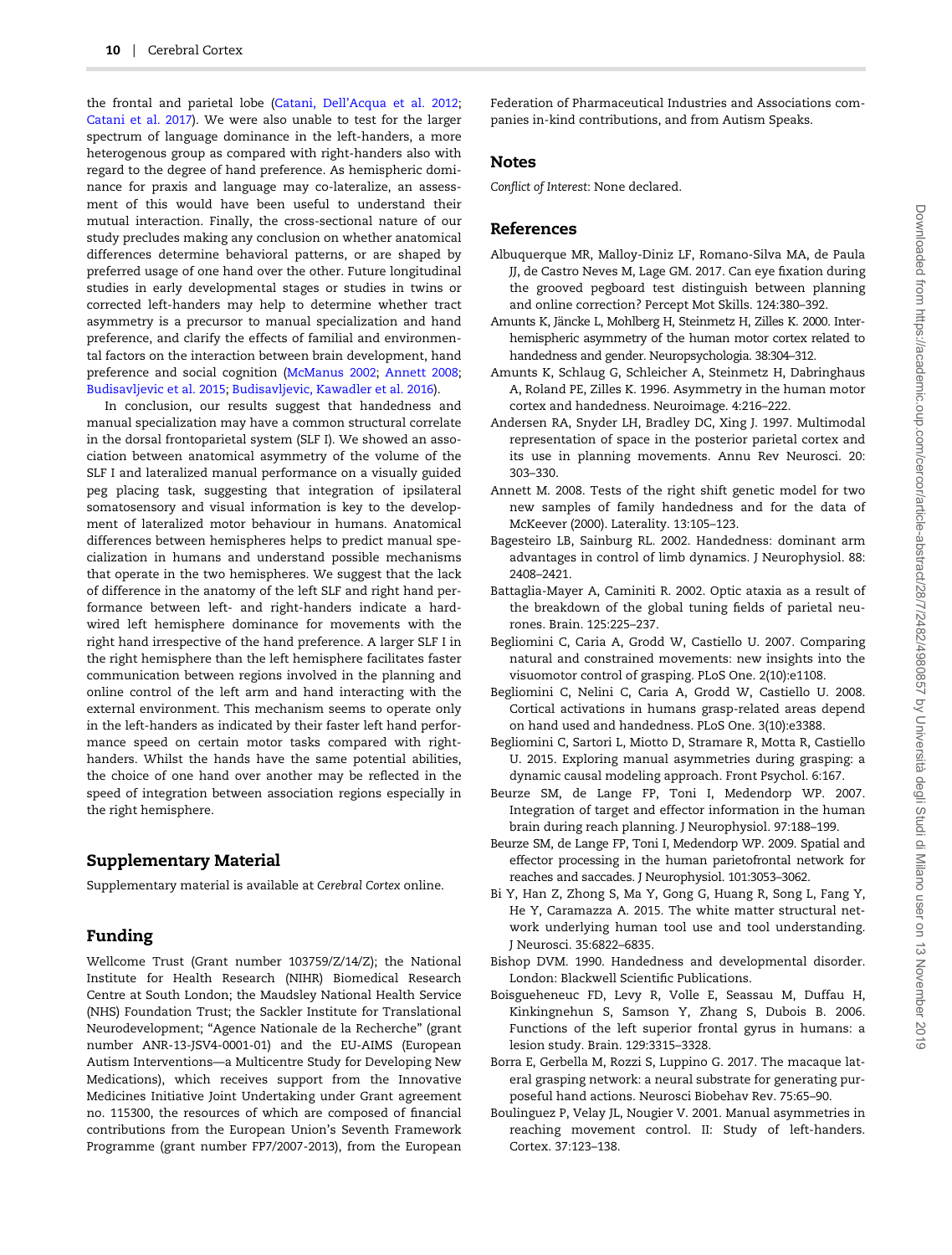- <span id="page-10-0"></span>Bryden MP. 1977. Measuring handedness with questionnaires. Neuropsychologia. 15:617–624.
- Bryden PJ, Roy EA. 1999. Spatial task demands affect the extent of manual asymmetries. Laterality. 4:27–37.
- Bryden PJ, Roy EA. 2005. A new method of administering the Grooved Pegboard Test: performance as a function of handedness and sex. Brain Cogn. 58:258–268.
- Büchel C, Raedler T, Sommer M, Sach M, Weiller C, Koch MA. 2004. White matter asymmetry in the human brain: a diffusion tensor MRI study. Cereb Cortex. 14:945–951.
- Budisavljevic S, Kawadler JM, Dell'Acqua F, Rijsdijk FV, Kane F, Picchioni M, McGuire P, Toulopoulou T, Georgiades A, Kalidindi S, et al. 2016. Heritability of the limbic networks. Soc Cogn Affect Neurosci. 11:746–757.
- Budisavljevic S, Dell'Acqua F, Rijsdijk FV, Kane F, Picchioni M, McGuire P, Toulopoulou T, Georgiades A, Kalidindi S, Kravariti E, et al. 2015. Age-Related Differences and Heritability of the Perisylvian Language Networks. J Neurosci. 35: 12625–12634.
- Budisavljevic S, Dell'Acqua F, Zanatto D, Begliomini C, Miotto D, Motta R, Castiello U. 2016. Asymmetry and structure of the fronto-parietal networks underlie visuomotor processing in humans. Cereb Cortex. 2:1532–1544.
- Bédard P, Sanes JN. 2009. Gaze and hand position effects on fingermovement-related human brain activation. J Neurophysiol. 101:834–842.
- Castiello U. 2005. The neuroscience of grasping. Nat Rev Neurosci. 6:726–736.
- Catani M, Allin MPG, Husain M, Pugliese L, Mesulam MM, Murray RM, Jones DK. 2007. Symmetries in human brain language pathways correlate with verbal recall. Proc Natl Acad Sci. 104: 17163–17168.
- Catani M, Bodi I, Dell'Acqua F. 2012. Comment on "The geometric structure of the brain fiber pathways". Science. 337:1605.
- Catani M, Dell'Acqua F, Vergani F, Malik F, Hodge H, Roy P, Valabregue R, Thiebaut de Schotten M. 2012. Short frontal lobe connections of the human brain. Cortex. 48:273–291.
- Catani M, Jones DK, Daly E, Embiricos N, Deeley Q, Pugliese L, Curran S, Robertson D, Murphy DGM. 2008. Altered cerebellar feedback projections in Asperger syndrome. NeuroImage. 41: 1184–1191.
- Catani M, Robertsson N, Beyh A, Huynh V, de Santiago Requejo F, Howells H, Barrett RLC, Aiello M, Cavaliere C, Dyrby TB, et al. 2017. Short parietal lobe connections of the human and monkey brain. Cortex. 97:339–357.
- Catani M, Thiebaut de Schotten M. 2008. A diffusion tensor imaging tractography atlas for virtual in vivo dissections. Cortex. 44:1105–1132.
- Catani M. 2017. A little man of some importance. Brain. 140: 3055–3061.
- Cazzoli D, Chechlacz M. 2017. A matter of hand: causal links between hand dominance, structural organization of frontoparietal attention networks, and variability in behavioural responses to transcranial magnetic stimulation. Cortex. 86: 230–246.
- Cohen J. 1973. Eta-squared and partial eta-squared in fixed factor ANOVA designs. Educ Psychol Meas. 33:107–112.
- Cohen J. 1988. Statistical power analysis for the behavioural sciences. 2nd ed. Hillsdale, N.J: Erlbaum.
- Corbetta M, Shulman GL, Miezin FM, Petersen SE. 1995. Superior parietal cortex activation during spatial attention shifts and visual feature conjunction. Science. 270:802–806.
- Dassonville P, Zhu XH, Ugurbil K, Kim SG, Ashe J. 1997. Functional activation in motor cortex reflects the direction

and the degree of handedness. Proc Natl Acad Sci USA. 94: 14015–14018.

- Davare M, Andres M, Cosnard G, Thonnard JL, Olivier E. 2006. Dissociating the role of ventral and dorsal premotor cortex in precision grasping. J Neurosci. 26:2260–2268.
- Dell'Acqua F, Catani M. 2012. Structural human brain networks: hot topics in diffusion tractography. Curr Opin Neurol. 25: 375–383.
- Dell'Acqua F, Scifo P, Rizzo G, Catani M, Simmons A, Scotti G, Fazio F. 2010. A modified damped Richardson-Lucy algorithm to reduce isotropic background effects in spherical deconvolution. NeuroImage. 49:1446–1458.
- Dell'Acqua F, Simmons A, Williams SCR, Catani M. 2013. Can spherical deconvolution provide more information than fiber orientations? Hindrance modulated orientational anisotropy, a true-tract specific index to characterize white matter diffusion. Hum Brain Mapp. 34:2464–2483.
- Dragovic M. 2004. Towards an improved measure of the Edinburgh Handedness Inventory: a one‐factor congeneric measurement model using confirmatory factor analysis. Laterality. 9:411–419.
- Drobyshevsky A, Song SK, Gamkrelidze G, Wyrwicz AM, Derrick M, Meng F, Li L, Ji X, Trommer B, Beardsley DJ, et al. 2005. Developmental changes in diffusion anisotropy coincide with immature oligodendrocyte progression and maturation of compound action potential. J Neurosci. 25: 5988–5997.
- Fitts PM. 1954. The information capacity of the human motor system in controlling the amplitude of movement. J Exp Psychol. 47:381–391.
- Flowers K. 1975. Handedness and controlled movement. Br J Psychol. 66:39–52.
- Fornia L, Ferpozzi V, Montagna M, Rossi M, Riva M, Pessina F, Martinelli Boneschi F, Borroni P, Lemon RN, Bello L, et al. 2016. Functional characterization of the left ventrolateral premotor cortex in humans: a direct electrophysiological approach. Cereb Cortex. 28:167–183.
- Forrester GS, Quaresmini C, Leavens DA, Spiezio C, Vallortigara G. 2012. Target animacy influences chimpanzee handedness. Anim Cogn. 15:1121–1127.
- Foundas AL, Hong K, Leonard CM, Heilman KM. 1998. Hand preference and magnetic resonance imaging asymmetries of the central sulcus. Cogn Behav Neurol. 11:65–71.
- Gallivan JP, McLean DA, Flanagan JR, Culham JC. 2013. Where one hand meets the other: limb-specific and actiondependent movement plans decoded from preparatory signals in single human frontoparietal brain areas. J Neurosci. 33:1991–2008.
- Gardner MR, Potts R. 2010. Hand dominance influences the processing of observed bodies. Brain Cogn. 73:35–40.
- Goldberg ME, Wurtz RH. 1972. Activity of superior colliculus in behaving monkey. II. Effect of attention on neuronal responses. J Neurophysiol. 35:560–574.
- Gonzalez CL, Ganel T, Goodale MA. 2006. Hemispheric specialization for the visual control of action is independent of handedness. J Neurophysiol. 95:3496–3501.
- Gonzalez CL, Whitwell RL, Morrissey B, Ganel T, Goodale MA. 2007. Left handedness does not extend to visually guided precision grasping. Exp Brain Res. 182:275–279.
- Good CD, Johnsrude I, Ashburner J, Henson RN, Friston KJ, Frackowiak RS. 2001. Cerebral asymmetry and the effects of sex and handedness on brain structure: a voxel-based morphometric analysis of 465 normal adult human brains. NeuroImage. 14:685–700.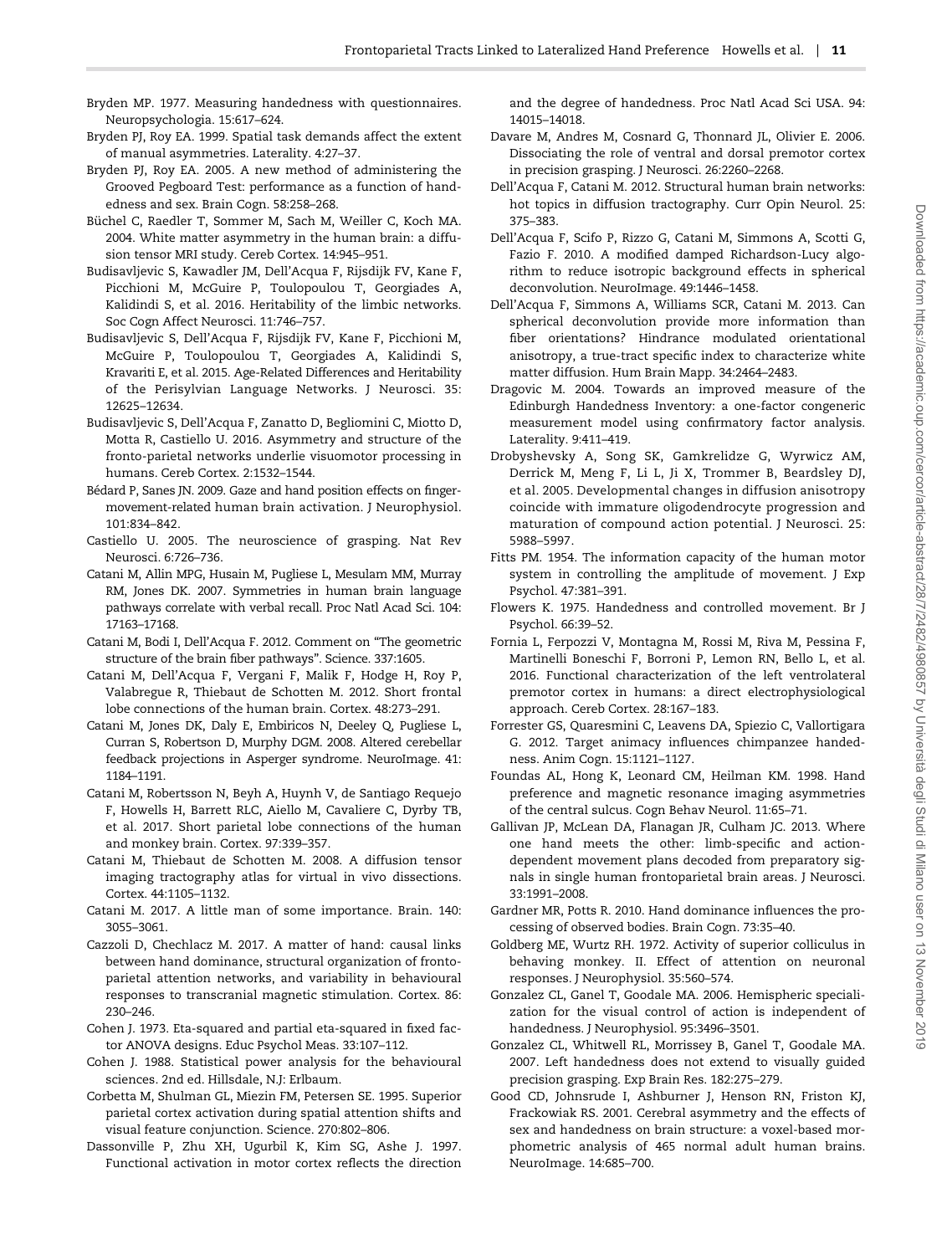- <span id="page-11-0"></span>Goodale MA, Milner AD. 1992. Separate visual pathways for perception and action. Trends Neurosci. 15:20–25.
- Grafton ST. 2010. The cognitive neuroscience of prehension: recent developments. Exp Brain Res. 204:475–491.
- Grol MJ, Majdandzic J, Stephan KE, Verhagen L, Dijkerman HC, Bekkering H, Verstraten FAJ, Toni I. 2007. Parieto-frontal connectivity during visually guided grasping. J Neurosci. 27: 11877–11887.
- Herculano-Houzel S. 2012. The remarkable, yet not extraordinary, human brain as a scaled-up primate brain and its associated cost. Proc Natl Acad Sci USA. 1:10661–10668.
- Hervé PY, Crivello F, Perchey G, Mazoyer B, Tzourio-Mazoyer N. 2006. Handedness and cerebral anatomical asymmetries in young adult males. Neuroimage. 29:1066–1079.
- Honda H. 1982. Rightward superiority of eye movements in a bimanual aiming task. Q J Exp Psychol Sect A. 34:499–513.
- Honda H. 1984. Functional between-hand differences and outflow eye position information. Q J Exp Psychol Sect A. 36:75–88.
- Hopkins WD, Cantalupo C, Wesley MJ, Hostetter AB, Pilcher DL. 2002. Grip morphology and hand use in chimpanzees (Pan troglodytes): evidence of a left hemisphere specialization in motor skill. J Exp Psychol Gen. 131:412–423.
- Howard IS, Ingram JN, Körding KP, Wolpert DM. 2009. Statistics of natural movements are reflected in motor errors. J Neurophysiol. 102:1902–1910.
- Jeannerod M. 1994. The representing brain: neural correlates of motor intention and imagery. Behav Brain Sci. 17:187–245.
- Jeannerod M, Arbib MA, Rizzolatti G, Sakata H. 1995. Grasping objects: the cortical mechanisms of visuomotor transformation. Trends Neurosci. 18:314–320.
- Jones EG, Coulter JD, Hendry SHC. 1978. Intracortical connectivity of architectonic fields in the somatic sensory, motor and parietal cortex of monkeys. J Comp Neurol. 181:291–347.
- Kavaklioglu T, Guadalupe T, Zwiers M, Marquand AF, Onnink M, Shumskaya E, Brunner H, Fernandez G, Fisher SE, Francks C. 2016. Structural asymmetries of the human cerebellum in relation to cerebral cortical asymmetries and handedness. Brain Struct Funct. 4:1611–1623.
- Kertesz A, Geschwind N. 1971. Patterns of pyramidal decussation and their relationship to handedness. Arch Neurol. 24:326–332.
- Klôve H. 1963. Clinical neuropsychology. Med Clin North Am. 47:1647–1658.
- Le A, Vesia M, Yan X, Crawford JD, Niemeier M. 2017. Parietal area BA7 integrates motor programs for reaching, grasping, and bimanual coordination. J Neurophysiol. 117:624–636.
- Leemans A, Jeurissen B, Sijbers J, Jones D. 2009. ExploreDTI: a graphical toolbox for processing, analyzing, and visualizing diffusion MR data. Proc 17th Sci Meet Int Soc. Magn Reson Med. 17:3537.
- Luppino G, Matelli M, Camarda R, Rizzolatti G. 1993. Corticocortical connections of area F3 (SMA-proper) and area F6 (pre-SMA) in the macaque monkey. J Comp Neurol. 338:114–140.
- Magro E, Moreau T, Seizeur R, Gibaud B, Morandi X. 2012. Characterization of short white matter fiber bundles in the central area from diffusion tensor MRI. Neurorad. 54:1275–1285.
- Maingault S, Tzourio-Mazoyer N, Mazoyer B, Crivello F. 2015. Regional correlations between cortical thickness and surface area asymmetries: a surface-based morphometry study of 250 adults. Neuropsychologia. 93:350–364.
- Makris N, Kennedy DN, McInerney S, Sorensen AG, Wang R, Caviness VS, Pandya DN. 2005. Segmentation of subcomponents within the superior longitudinal fascicle in humans: a quantitative, in vivo, DT-MRI study. Cereb Cortex. 15:854–869.
- Mars RB, Jbabdi S, Sallet J, O'Reilly JX, Croxson PL, Olivier E, Noonan MP, Bergmann C, Mitchell AS, Baxter MG, et al. 2011. Diffusion-weighted imaging tractography-based parcellation of the human parietal cortex and comparison with human and macaque resting-state functional connectivity. J Neurosci. 31:4087–4100.
- Matano S, Hirasaki E. 1997. Volumetric comparisons in the cerebellar complex of anthropoids, with special reference to locomotor types. Am J Phys Anthropol. 103:173–183.
- Mazoyer B, Mellet E, Perchey G, Zago L, Crivello F, Jobard G, Delcroix N, Vigneau M, Leroux G, Petit L, et al. 2016. BIL&GIN: a neuroimaging, cognitive, behavioral, and genetic database for the study of human brain lateralisation. NeuroImage. 124: 1225–1231.
- McFarland K, Anderson J. 1980. Factor stability of the Edinburgh Handedness Inventory as a function of test‐retest performance, age and sex. Br J Psychol. 71:135–142.
- McManus IC. 2002. Right hand, left hand: the origins of asymmetry in brains, bodies, atoms and cultures. London: Weidenfeld and Nicolson.
- Miller EK, Cohen JD. 2001. An integrative theory of prefrontal cortex function. Annu Rev Neurosci. 24:167–202.
- Mishkin M, Ungerleider LG. 1982. Contribution of striate inputs to the visuospatial functions of parieto-preoccipital cortex in monkeys. Behav Brain Res. 6:57–77.
- Monaco S, Cavina-Pratesi C, Sedda A, Fattori P, Galletti C, Culham JC. 2011. Functional magnetic resonance adaptation reveals the involvement of the dorsomedial stream in hand orientation for grasping. J Neurophysiol. 106:2248–2263.
- Mountcastle VB, Lynch JC, Georgopoulos A, Sakata H, Acuna C. 1975. Posterior parietal association cortex of the monkey: command functions for operations within extrapersonal space. J Neurophysiol. 38:871–908.
- Nathan PW, Smith MC, Deacon P. 1990. The corticospinal tracts in man: course and location of fibres at different segmental levels. Brain. 113:303–324.
- Nelson EL, Berthier NE, Konidaris GD. 2017. Handedness and reach-to-place kinematics in adults: left-handers are not reversed right-handers. J Motor Behav. 14:1–11.
- Oldfield RC. 1971. The assessment and analysis of handedness: The Edinburgh inventory. Neuropsychologia. 9:97–113.
- Parlatini V, Radua J, Dell'Acqua F, Leslie A, Simmons A, Murphy DG, Catani M, de Schotten MT. 2017. Functional segregation and integration within fronto-parietal networks. Neuroimage. 146:367–375.
- Peters M, Campagnaro P. 1996. Do women really excel over men in manual dexterity? J Exp Psychol Hum Percept Perform. 22: 1107–1112.
- Petrides M, Pandya DN. 1984. Projections to the frontal cortex from the posterior parietal region in the rhesus monkey. J Comp Neurol. 228:105–116.
- Porter R, Lemon R. 1993. Corticospinal function and voluntary movement. USA: Oxford University Press.
- Przybyla A, Good DC, Sainburg RL. 2012. Dynamic dominance varies with handedness: reduced interlimb asymmetries in left-handers. Exp Brain Res. 216:419–431.
- Rademacher J, Bürgel U, Geyer S, Schormann T, Schleicher A, Freund HJ, Zilles K. 2001. Variability and asymmetry in the human precentral motor system: a cytoarchitectonic and myeloarchitectonic brain mapping study. Brain. 124:2232–2258.
- Rizzolatti G, Luppino G, Matelli M. 1998. The organization of the cortical motor system: New concepts. Electroencephalogr Clin Neurophysiol. 106:283–296.